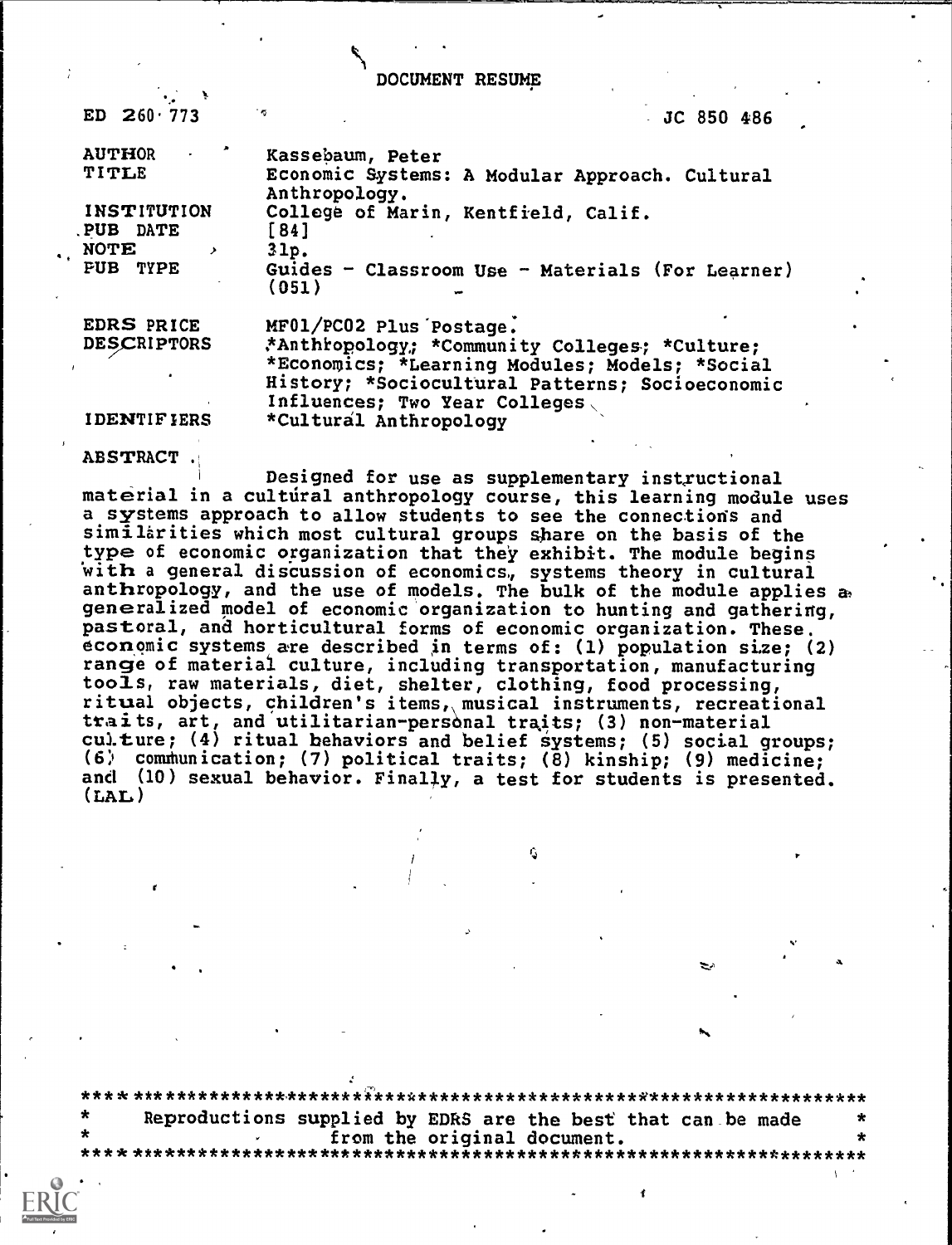M ED26077  $\mathbf{E}$ 

Economic Systems

Sign Prote

 $\ddot{\phantom{a}}$ 

A Modular Approach

Cultural' Anthropology<br>Dr. Peter Kassebaum<br>College tof Marin<br>Kentfield CA '94904,

I,

a

...

-PERMISSION TO REPRODUCE THIS MATERIAL HAS BEEN GRANTED BY

P. KASSEBAUM

850 486

 $\frac{2}{\sqrt{2}}$ 

TO THE EDUCATIONAL RESOURCES INFORMATION CENTER (ERIC)."

2

U.S. DEPARTMENT OF EDUCATION NATIONAL INSTITUTE OF EDUCATION EDUCATIONAL RESOURCES INFORMATION

CENTER MAIM s; f. The document has bean reproduced as received from the person or organization

originating a ..  $0$  Mnor changes have been made to improve

reproduction quality,

Points of view or 6pIroons stated in the docu ment do not necessarily represent official NIE position or poky $\mathcal{A}$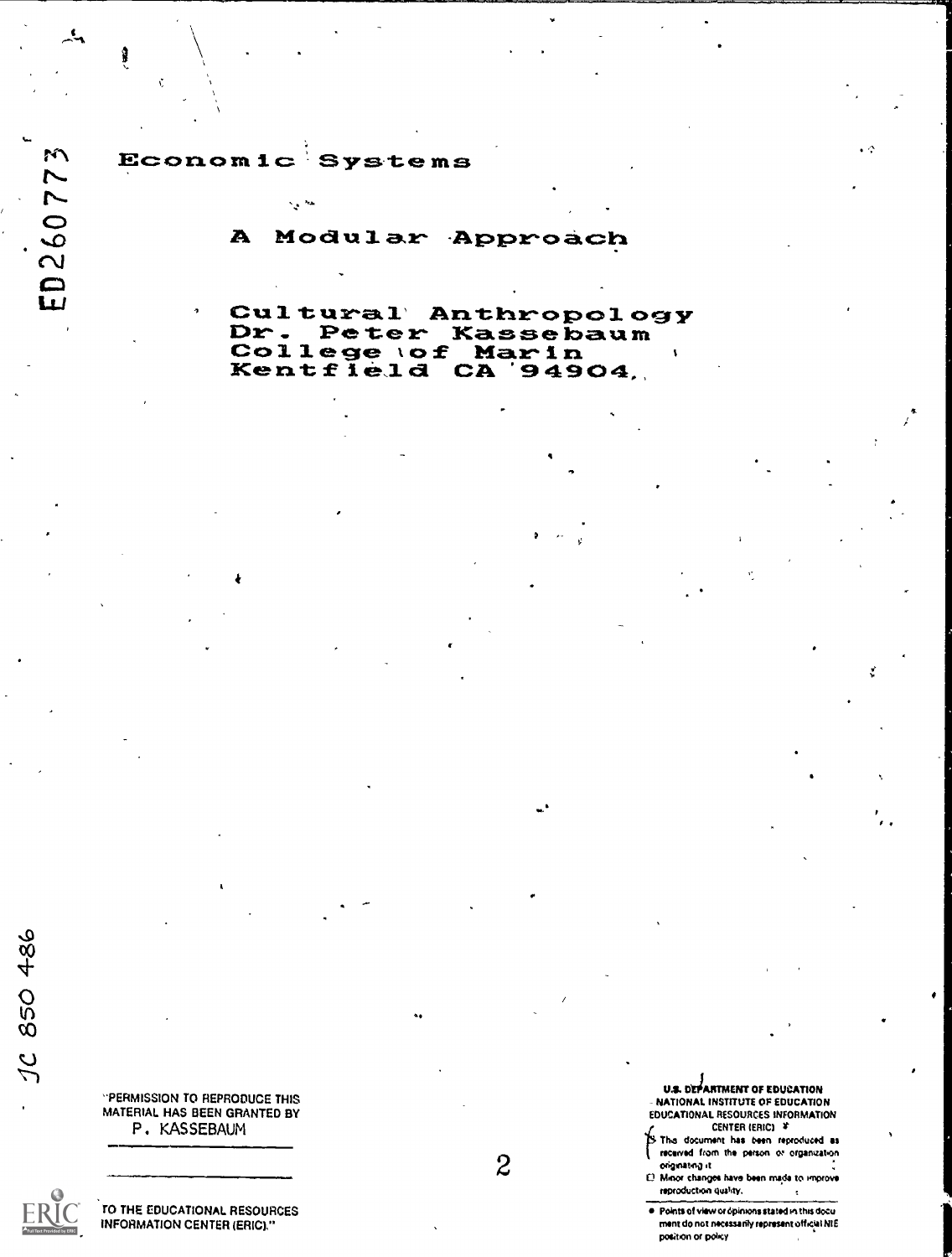# ECONOMIC SYSTEMS

...

.





 $\mathbf{f}$  and  $\mathbf{f}$ 

 $\overline{3}$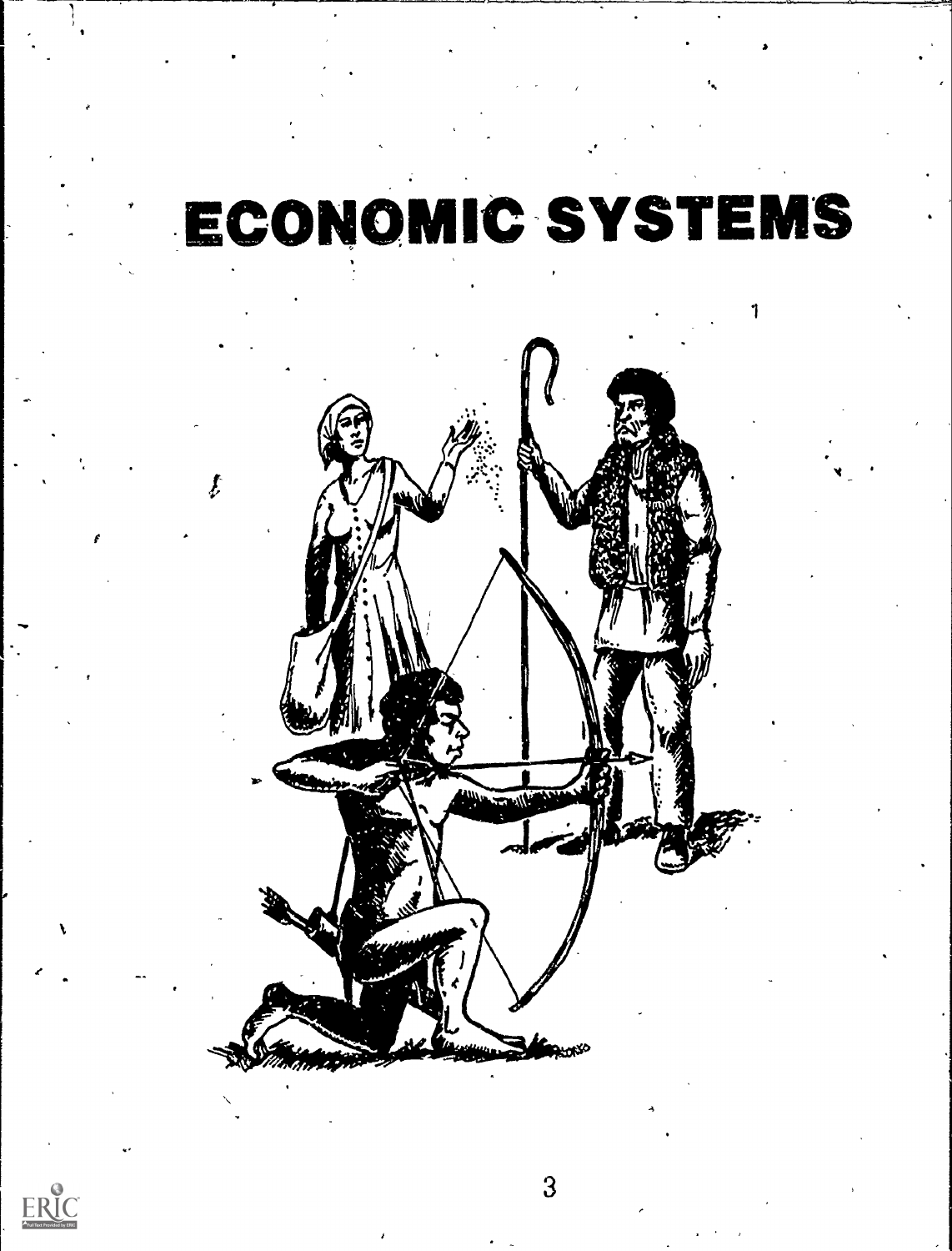#### Introduction:

.s<del>.</del>s.

This module has been prepared as a guide to a specific area'' within Cultural Anthropology. Your task will be to read the strain the strain  $\mathbf{r}$ materials, perform the tasks at the end of the module, and to cross check your answers with the information in the module upon completion of the performance activities. It will be your responsibility to keep up with the reading assignments in the textbook, and to take lecture notes, and film notes.

The module is designed to give you a basis for mastering a specific' amount of informat ion, and has been field tested with over 1000 students who have demonstrated by their performance on examinations, that the modular approach can increase the probability of student mastery. The theoxetical perspective which is employed is based upon cognitive psychology, gestalt psychology, behaviorism and programmed leagning.

Economic anthropology is a controversial area within the larger discipline. This module is designed around a systems approach, which allows a student to see the connections and similarities which most cultural groups share on the basis of the type of cconomic'organization that they exhibit. The section covers hunting and gathering, pastoralism, and horticulture. utilizes a model and applies the basic framework to each type of economic orgahlzation, with some narrative background pertaining to each type of economic adaptation. The unit is based around the concept of economic determinism.

Dr. Peter Kassebaum College of Marin Kentfield, CA

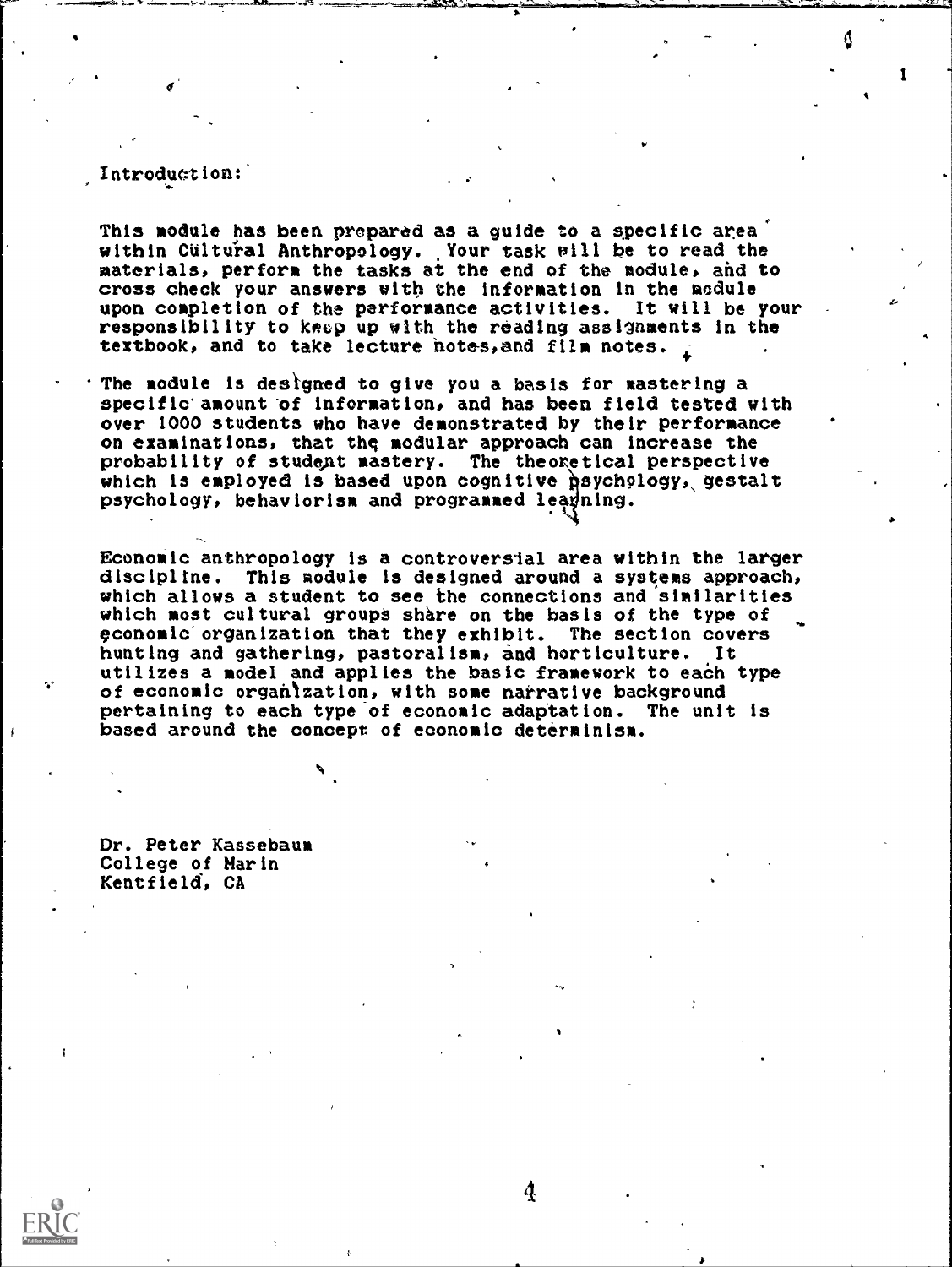#### ECONOMICS

2

 The manner in which people organize to obtain ECON-OMIC traits influences all aspects of their culture. At one time, .most people secured their food through hunting large and small game, fishing, and the gathering of wild plants. The productiod of food via cultivation. is a relatively recent technological innovation, initiated no more than eight to ten thousand years ago. Cultivation acted as a major trigger, causing cultures to grow in size and complexity. Anthropologists are interested in ascertaining the basic traits that form the core of a culture. One way to examine a large group of cultures is to design a system which facilitates comparison and extracts core information.

SYSTEMS THEORY in cultural anthropology allows the e anthropologist to look beyond the idiosyncratic features, of a specific culture and to determine whether a trait is unique to a culture or part of'a larger pattern. However, all models tend to have a.fatal flaw; they cannot always picture reality. Differences in language, tradition and technology are a few of the factors which cause wide variation's between cultures. The systems approach, however, demonstrates that despite such variations, general patterns, are relatively constant among cultures which share a particular mode of economic adaptation. In this unit, a systems format is used to demonstrate generalized models for three types of economic adaptation: hunting and gathering,

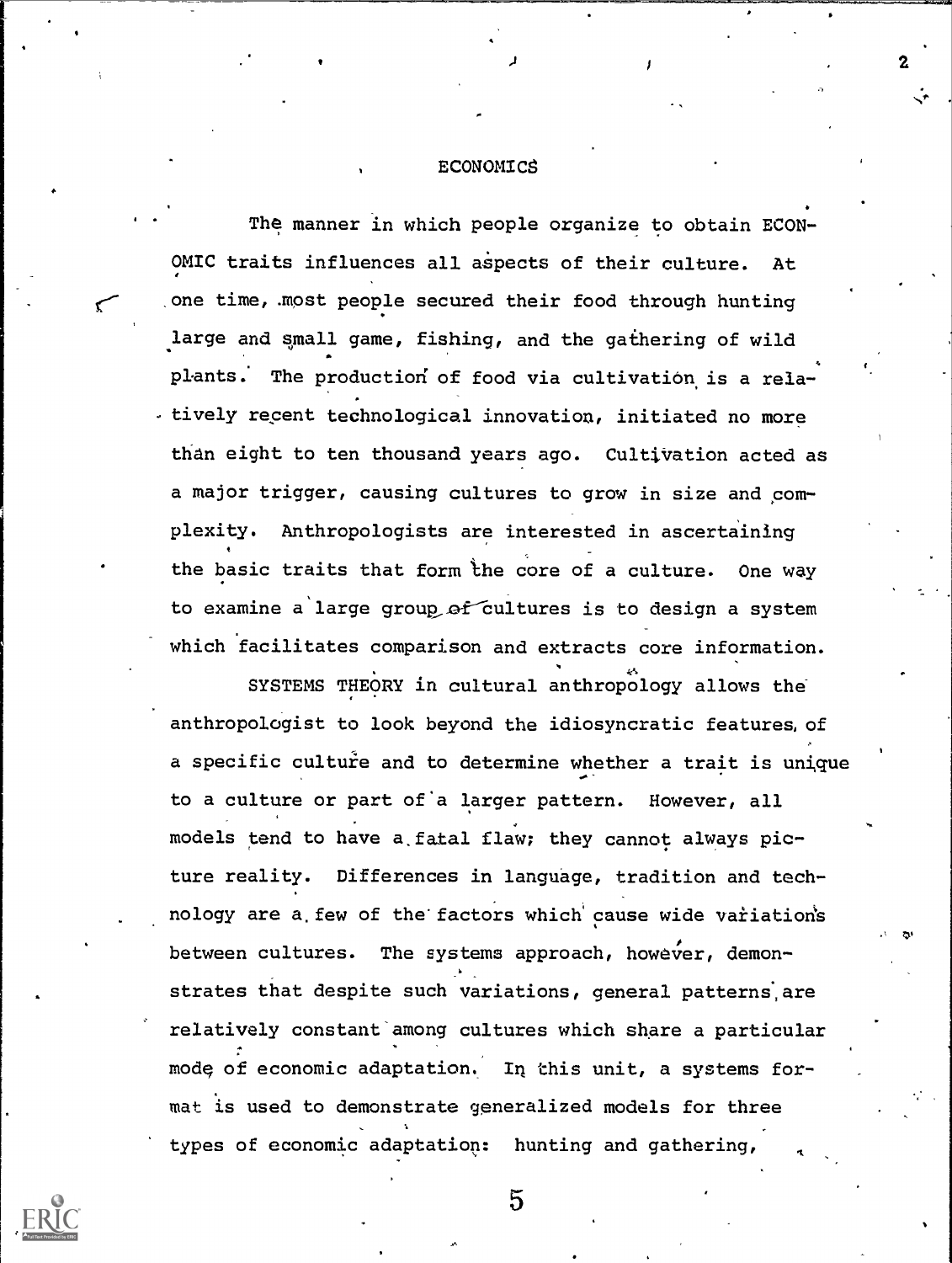horticulture and pastoralism.

J

appropriate traits which are found within a specific cul-A specific model has been created for each economic system. Thid makes comparison of different,groups much easier. MODELS make it possible for an observer to take large amounts of data and to reduce cumbersome verbal descriptions to an outline. The use of modeling theory does  $\qquad \, .$ not substitute for the elaborate mechanisms of cultural complexity which can only be viewed in pure descriptive ethnography. It serves as a method whereby quick comparisons can be made according to a standardized format. Each category within the model contains a RANGE of possibilities  $\overline{1}$ found within the entire spectrum of that form of cultural organization. As a consequence, students can select the ture. Some traits will have to be added or deleted according to the specific culture. It allows most observers to make gross or generalized statements about the type of lifesty le which is found for groups that are lumped under each model. As with any model, the degree of precision is relative; some cultures can be fitted to the format, others cannot.

3

Models were originally developed by archaeologists and museum specialists. They both shared a desire to organize and to emulate a functional approach. Their questions revolved around the use of objects or traits and institutions within the overall framework of a culture. Archaeologists were not able to view cultures which left



 $6\degree$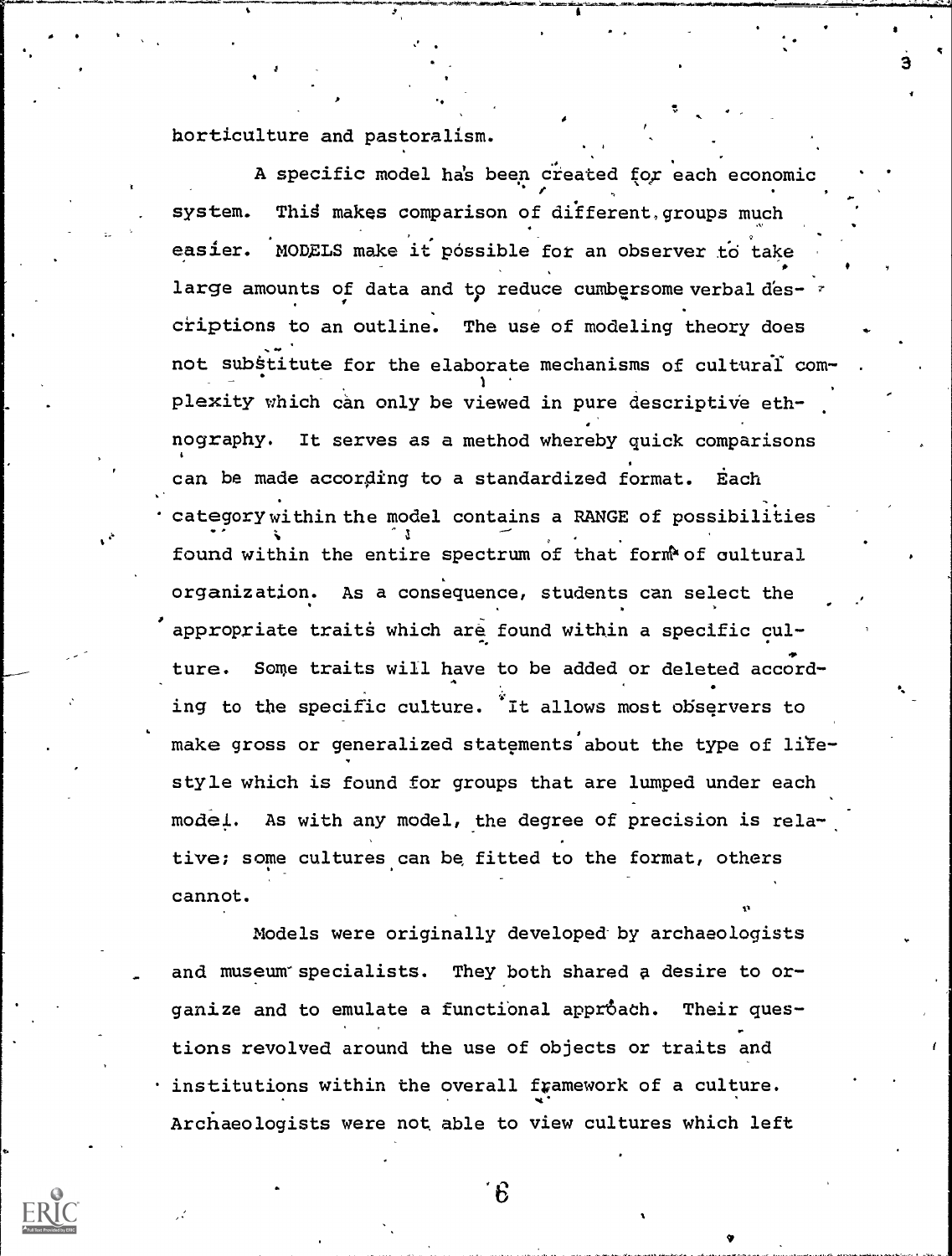behind artifacts, thus observations from the recent or historical past by ethnographers gave them clues as to the use of tools within a larger context. If an archaeologist analyzed an ethnographic report and observed that a tool of a specific type was used for a specific function, it might be possible to infer that a similar type of artifact from the past might have been used in the same way: INFERENCE can be carried one step further. If certain types of economic organization can be characterized around broad themes, it should be possible to take the traits from each category to make generalizations about the probable life-style of a group.

' 4

..

 $\mathfrak{A}$  .

Archaeological inference is based in large part on the statistical analysis of site contents along with classification. Modeling is then seen as a methodology which not only classifies the present but also clarifies the past. Museum specialists were able to approach the presentation ot their collections in the same fashion.

ek.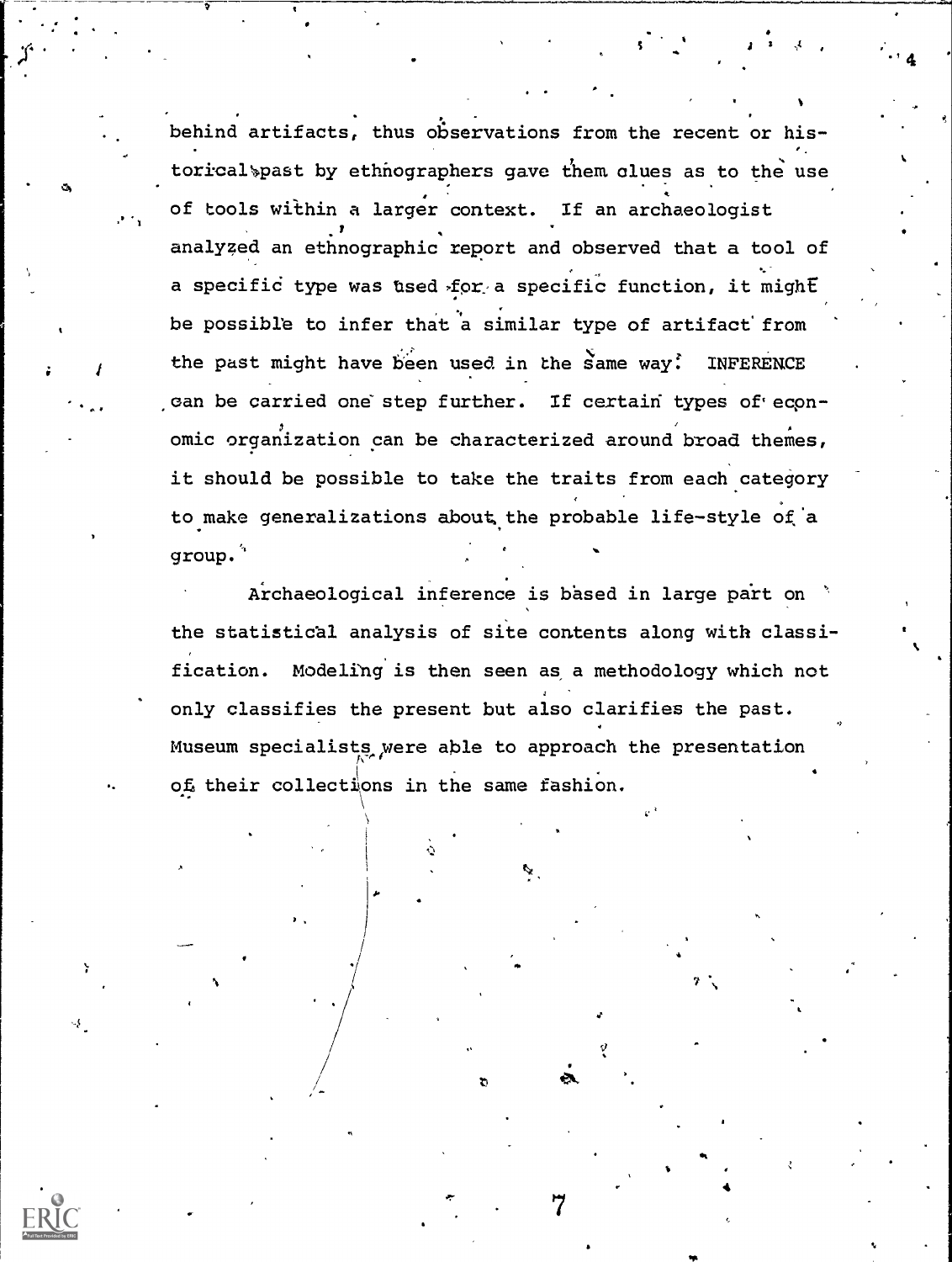## 1, GENERALIZED MODEL

| A.          | DESCRIPTION: The specific type of economic adaptation.                |
|-------------|-----------------------------------------------------------------------|
| В.          | A commentary about the relationship<br>POPULATION SIZE:               |
|             | - between population size and technology.                             |
| $c_{\cdot}$ | RANGE OF MATERIAL CULTURE:                                            |
|             | HUNTING, FISHING, GATHERING, DEFENSE, CULTIVATION*,<br>.1.            |
|             | ANÍMAL HUSBANDRY*: (*for horticulture, pastor-<br>alism, agriculture) |
|             | TRANSPORTATION:<br>2.                                                 |
|             | .MANUFACTURING TOOLS:<br>3.                                           |
|             | RAW MATERIALS:<br>4.                                                  |
|             | 5.<br>DIET:                                                           |
|             | SHELTER:<br>б.                                                        |
|             | CLOTHING:<br>7.                                                       |
|             | FOOD PROCESSING:<br>8.                                                |
|             | 9.<br>RITUAL OBJECTS:                                                 |
|             | 10.<br>CHILDREN'S ITEMS:                                              |
|             | 11.<br>. MUSICAL INSTRUMENTS:                                         |
|             | 12.<br>RECREATIONAL TRAITS:                                           |
|             | 13.<br>ART:                                                           |
|             | 14.<br>UTILITARIAN - PERSONAL TRAITS:                                 |
| p.          | NON-MATERIAL CULTURE:                                                 |
| ${\bf E}$ . | RITUAL BEHAVIOR; BELIEF SYSTEMS:                                      |
| $\cdot$ F.  | SOCIAL GROUPS:                                                        |
| G.          | COMMUNICATION:                                                        |
| н.          | POLITICAL TRAITS:                                                     |
| I.          | KINSHIP:                                                              |
|             | MEDICINE:                                                             |
| J.          |                                                                       |



ð

K. 'SEXUAL BEHAVIOR:

8

5

 $\ddot{z}$ 

 $\epsilon \gamma_{\rm s}^{-1}$ 

 $\frac{1}{2}$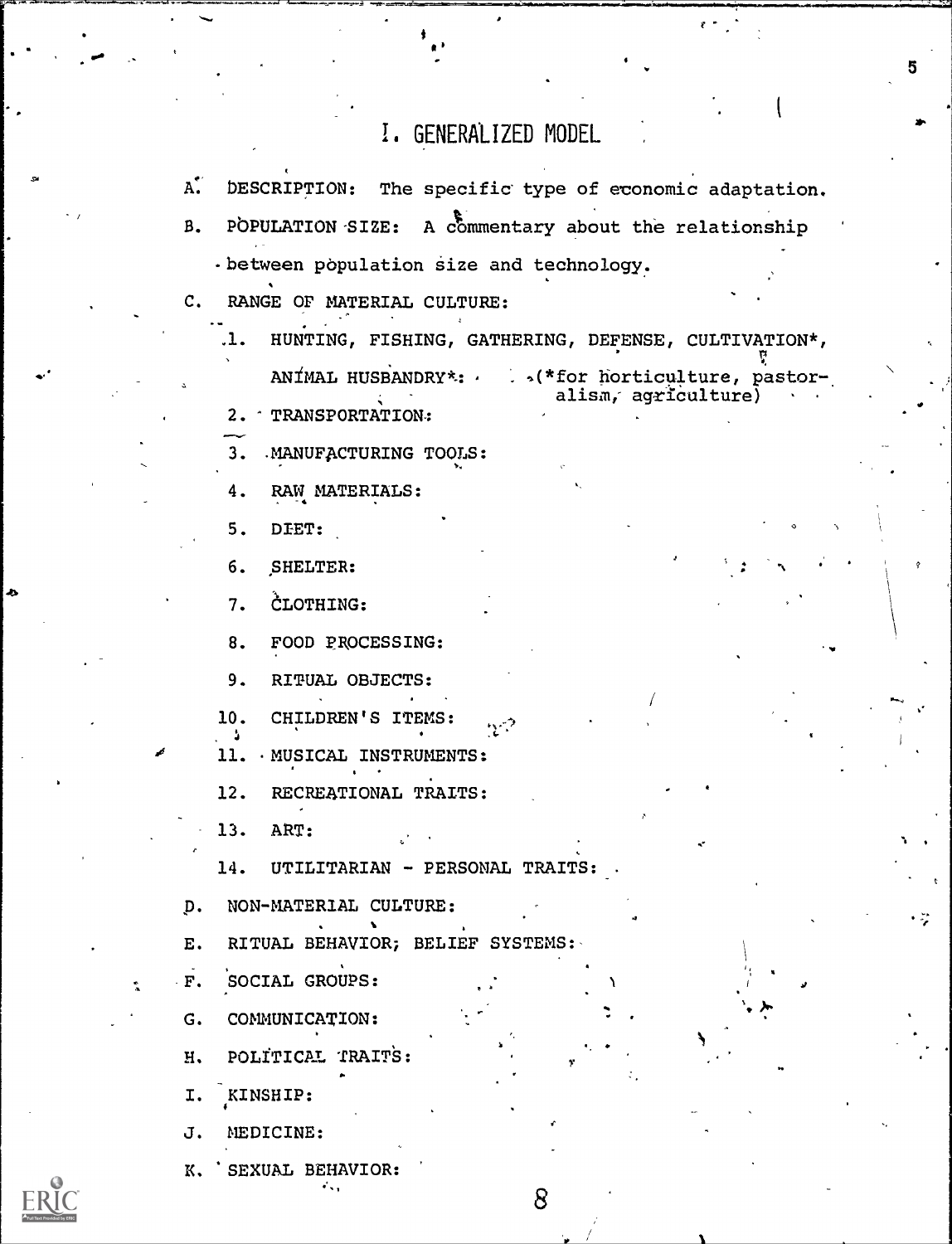HUNTING AND GATHERING as a method of economic'organization has existed longer than any known system. It dates back to the basic FORAGING practices of the early hominids and is linked to the omnivorous patterns of diet displayed in those early forms more closely related to man. As a method or system of adaptation it requires that a high level of knowledge about the habitat be developed in order to ensure a food supply as seasonal conditions exert their .influences. Knowledge about the MIGkATION pattern of life forms, such as, insects, birds, manumals and fish, were required. Complex classificatory and descriptive categories arose with which to meet basic biological needs. However, PLANT GATHERING has placed more food in, the mouths of hu- mans than hunting. Thus, a complex process for the categorization for plants.was present. <sup>4</sup>

#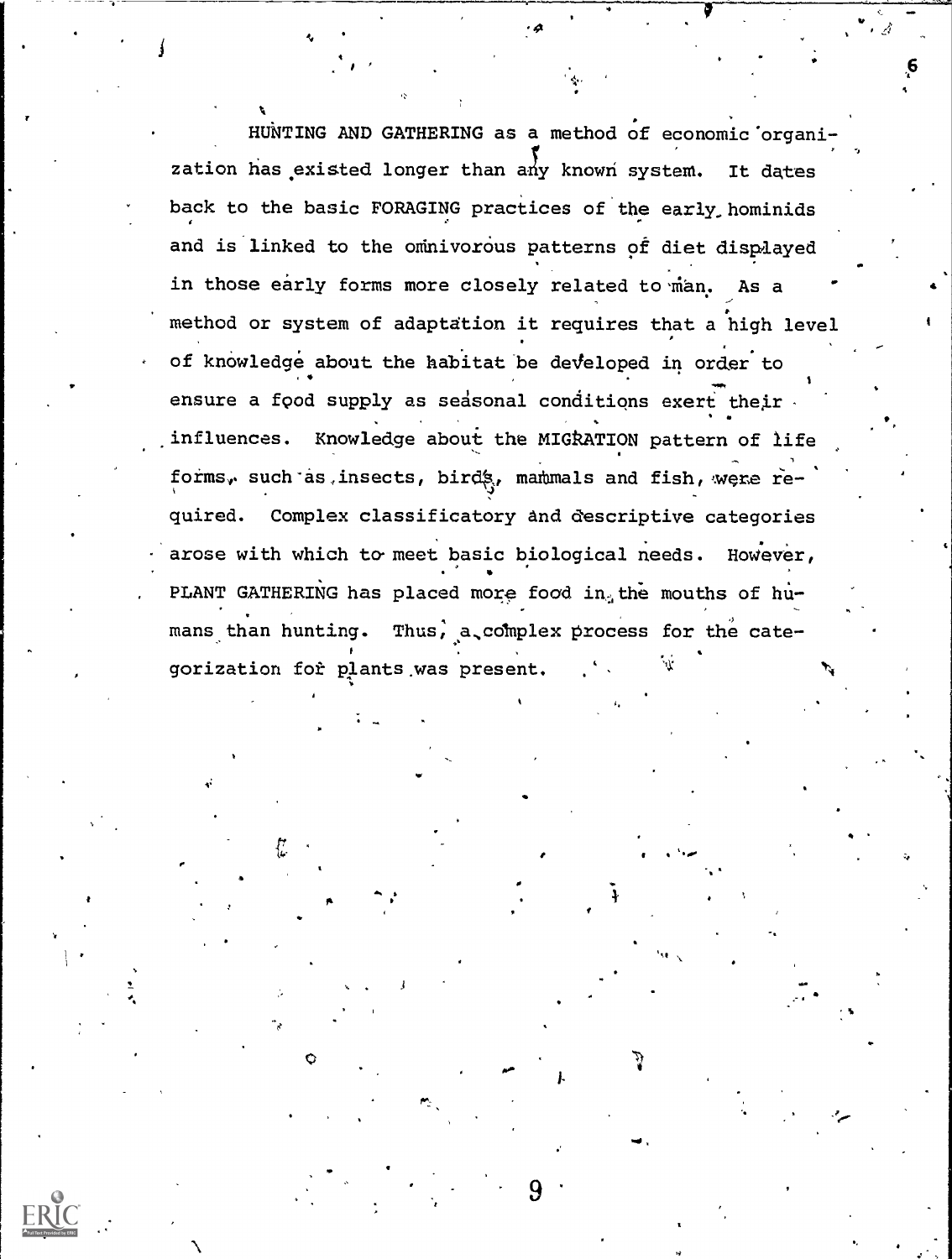## <sup>4</sup> Ijf HUNTING AND GATHERING MODEL

7

A. DESCRIPTION: The least complex method of organization, it generally utilizes almost everything within the habitat, with an emphasis upon a practical knowledge  $\sqrt{a}$ of the local flora and fauna. (No cultivation of food crops'.)

B. POPULATION SIZE: The relative size of most hunting and gathering groups is linked to the specific conditions encountered in the environment. A group which has a low level of technological information and a relatively barren habitat would tend to have a low population den-Sity. A society which'has a rich habitat and,a domewhat higher, level of technology might exhibit a greater population density.,

C. RANGE OF MATERIAL CULTURE:

k

- 1. HUNTING, FISHING, GATHERING, DEFENSE: ropes, line, animal traps, snares, nets, bolas, spears, blowguns, . slings, clubs, armor, shields; darts, throwing sticks, poison, net weights, sinkers, decoys, spear throwers, projectile points, bows, arrows, quivers, digging sticks, burden nets, baskets, boxes, pouches, gourds; seed beaters.
- 2. TRANSPORTATION: kayaks, sledges, canoes, floats, oval craft, carrying baskets, saddles, travois, burden nets, stretchers.
- 3. MANUFACTURING TOOLS: choppers, knives, awls, axes, scrapers, chisels, adzes, drills, pressure flakers, forging implements, arrow straighteners, needles.
- 4. RAW MATERIALS: bone, wood, bamboo, hides, teeth, stones, fibers) bark, shells, feathers, beaks, claws, fur, skin, nuts, berries, charcoal, ash, lime, clay., roots, gourds, blood, urine, viscera, leaves, copper, iron, obsidian.
- 5. DIET: meat, fish, fówl, insects, snails, grubs, larvae, fruits, nuts, seeds, stems, vegetables, leaves, roots, tubers, honey, berries, milk, blood, marrow,.oil, fat, juice, fermented beverages.
- SHELTER: caves, grass windbreaks, tents, plant houses, bark houses, thatch houses, pit houses, stone houses, snow houses, igloos, teepees', long houses, sweat houses, menstrual houses, ceremonial houses.

ንን . CLOTHING: g-string, tailored-pants, tailored shirts,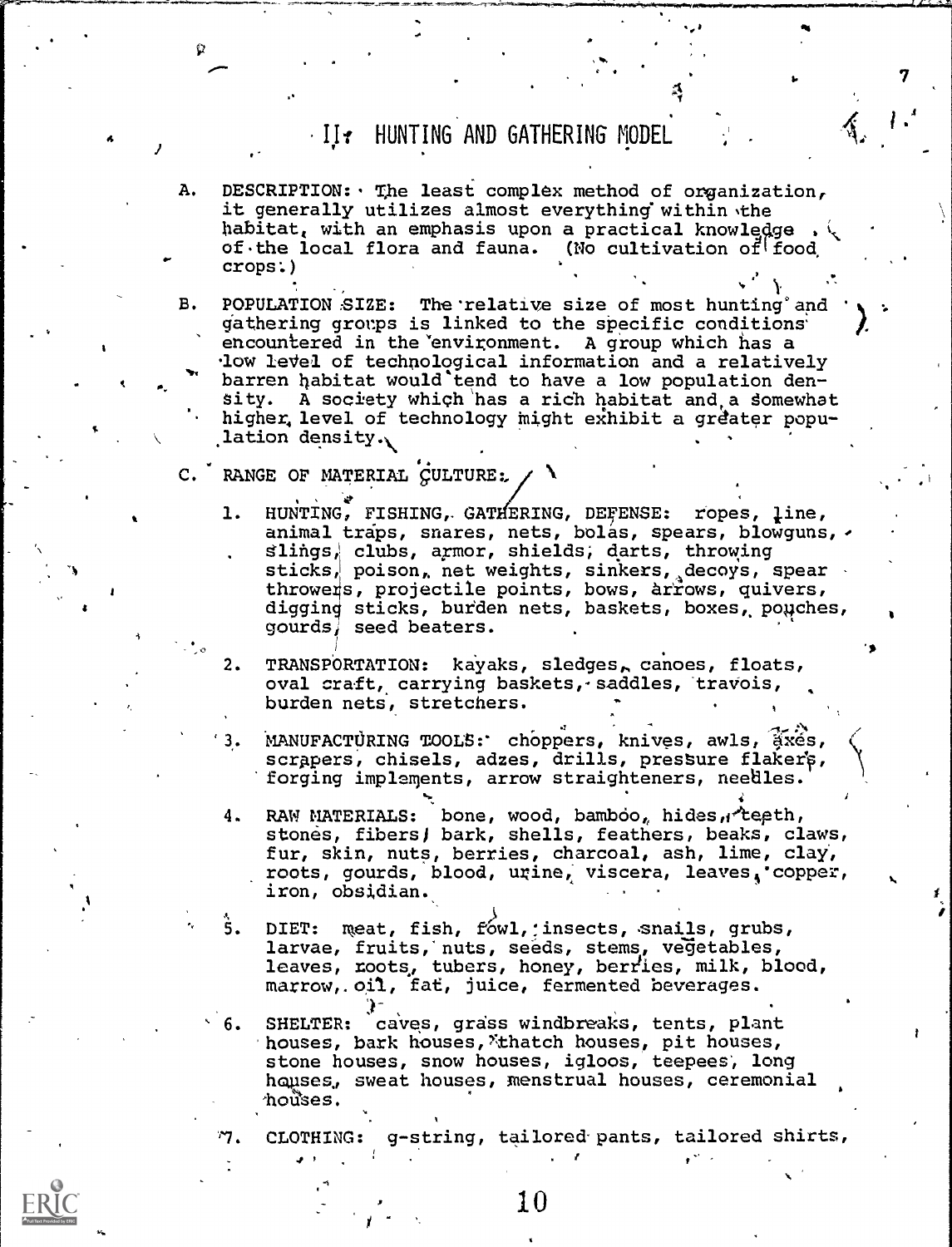pubic aprons, leggings, boots, sandals, skirts, blankets, hats, snow clothing, ceremonial clothing.

4

- 8. 'FOOD PROCESSING ITEMS: spoons, ladles, strainers, storage containers, cooking slabs, cooking stones, 'boiling rocks, boiling baskets; cobking jars, cooking bo4ps, spits, ovens, mortars-pestles, smokers, drying frames, leaching devices, graters, shredders, serving trays, feast plates, feast bowls, nets, leaves, shells, bamboo, beverage containers, gourdS, mats.
- 9. RITUAL OBJECTS: coup sticks, war bonnets, scepters, chiefs' hats; trophies, shrunken heads, scalps, altar pieces, charms, amulets, bear skulls, buffalq, and alternative and alternative  $\sim$ heads, capes, sacred stones, masks, costumes, fetishes, curing objects, bones, hair, crystal, ancestor objects, totemic objects.
- 10. CHILDREN'S ITEMS: cradles f swaddling, headshaping devices, rattles, tops, specific objects used for enculturation.

 $\blacksquare$ 

8

- 11. NUSICAL, INSTRUMENTS: drums, clappers, bows, thumb , piano, rattles, cymbals, flutes, whistles, bullroarers, horns.
- 12. 'RECREATIONAL TRAITS: pipes, dice, gambling trays, gambling sticks,' balls, bladders, knuckle bones, hockey sticks, fermented drinks, drugs, sweat houses, dance houses) sexual objects, string figures.
- 13.' ART: carving, incising, sculpture, weaving, beadmaking, necklace stringing, rings, pracelets, bodydecoration, painting, dressing, scarification, tatoos.
- 14: UTILITARIAN-PERSONAL TRAITS: cosmetics, cases, toothbrushes, combs, body oil, soap.
- Di NON-MATERIAL CULTURE:

 $\mathcal{L}$  , where  $\mathcal{L}$ 

E. RITUAL BEHAVIOR, BELIEF SYSTEMS: Hunting and gathering groups are deeply concerned about their overall relationship with nature; almost all are animistic. Their desire is to maintain a proper balance within nature. As a consequence, ritual behavior and belief systems emphasize the importance of nature. Plants, animals and geographical areas are usually assigned ritual roles within the supernatural realm. Ritual specialization exists for some of these groups; however, it is usually related to a generalist role within the culture. Specific rites of passage for the stages of life frequently occur.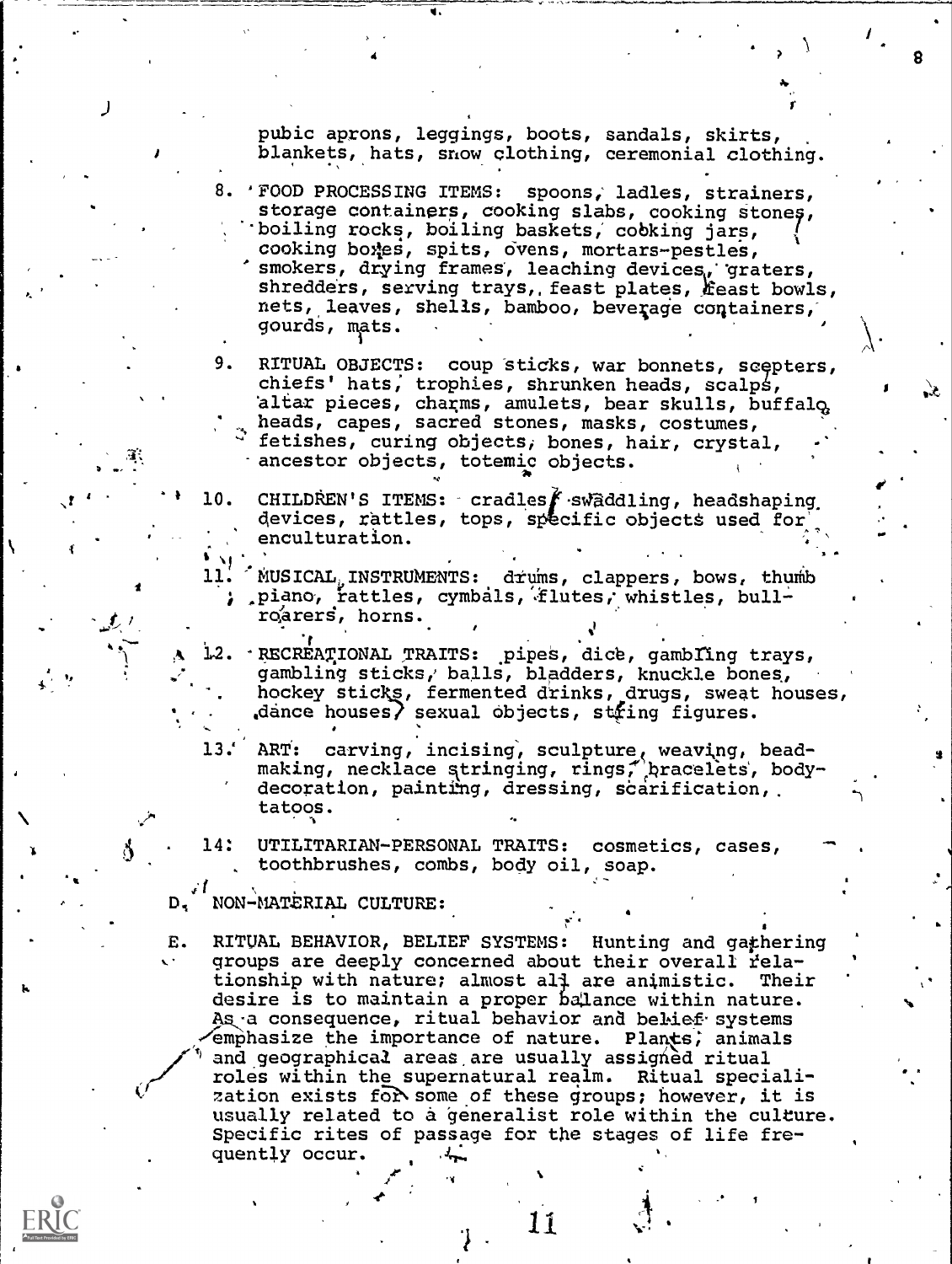F. SOCIAL GROUPS: The kinship system usually serves as , the fundamental institution within hunting and gathering groups. Primary groups are present within the kindred, along with\*secondary groups and aggregations.. The extended family and other' traits are found with the nuclear family.

9

بر الم<sup>ما</sup>لية

 $\overline{\phantom{a}}$ 

- COMMUNICATION: Oral tradition is the most common method of communication and. information transmission. There are some examples of visual communication, such as pictoglyphs, carvings and paintings which carry symbolic. meanings usually related to ritual behavior or histories of events. Drama, dance and/storytelling are frequently used to reinforce the transmission of information which is deemed important.  $\backslash$
- H. POLITICAL TRAITS: The political structure ranges from simple bands to highly complex societies. It is possible to link the type of political format with the level of economic complexity. Larger groups tend to place a greater emphasis upon leadership roles, smaller ones are usually more egalitarian.
- I. KINSHIP: Marriage is present in all hunting and gathering groups. Monogamy and polygamy both occur. Marital residence can range from matrilocal, patrilocal, or biolocal to neolocal. Descent varies: bilateral, .matrilineal, and patrilineal are present.
- J. MEDICINE; Curing specialists are generally divided into shamans, surgeons and bone Setters. A variety of healing methods are present. Illness is generally linked to supernatural power's.
- K. 'SEXUAL BEHAVIOR: A full range of sexual behavior exists; the degree of permissiveness is linked to the specific cultural group's attitudes.

tion and the second contract of the second contract of the second contract of the second contract of the second contract of the second contract of the second contract of the second contract of the second contract of the se

 $. 12$  . .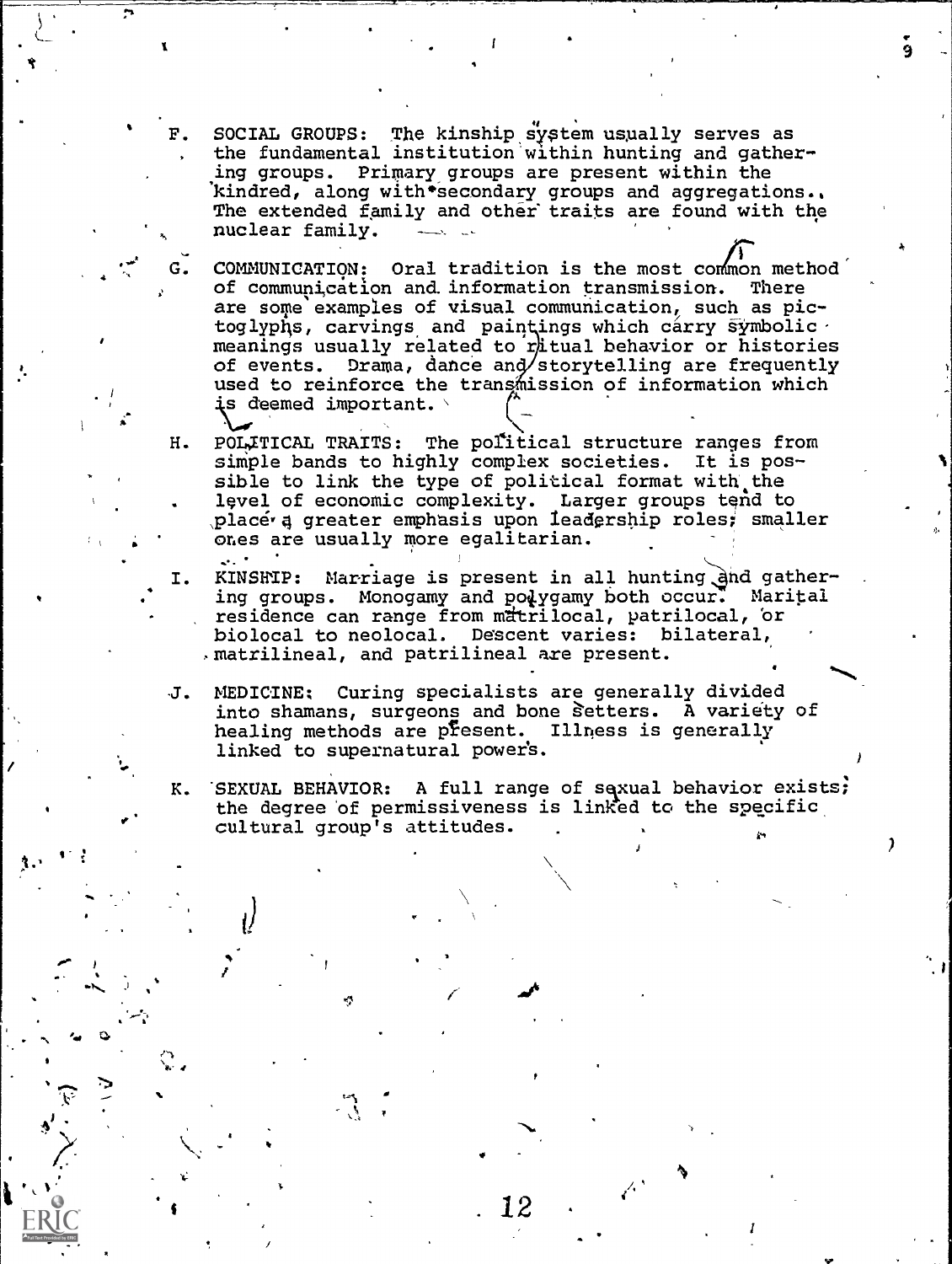The DOMESTICATION of food plants ushered in a new era of cultural and social evolution. It's impact was analogous to that of the use of fire or the inception of ap. tool-making. This stage of cultural evolution enabled groups to sharply control the amount and type of plant energy they would receive from a given body of land. Although still dependent upon mature, groups were generally able to cultivate more food energy than they consumed. Thus, food'storage, surplus, trade and a larger population, resulted. The greater pool of knowledge available in larger groups increased social and technological chahges as well.

10

\_

Domestication results. in plant energy being harnessed as selected plants are confined to a narrower range. In the wild or undomesticated state, a tremendous variation in plant and animal life exists. Cultivation changes the 'natural ecosystem because it involves the clearing of land, planting of crops, and the elimination of competing undomesticated plants in the'cleared area. Biologists use the term DIVERSITY INDEX to describe the range of flora and fauna within a given geographical setting. All forms of cultivation affect (and narrow) the diversity index. In  $order$  to calculate the diversity index, a biologist measures off an area and counts up the number of different life forms, including plants and animals. A standard formula is applied w and a diversity index is calculated. The index is generally low when applied to fields where crops are growing and higher in a so-called natural state.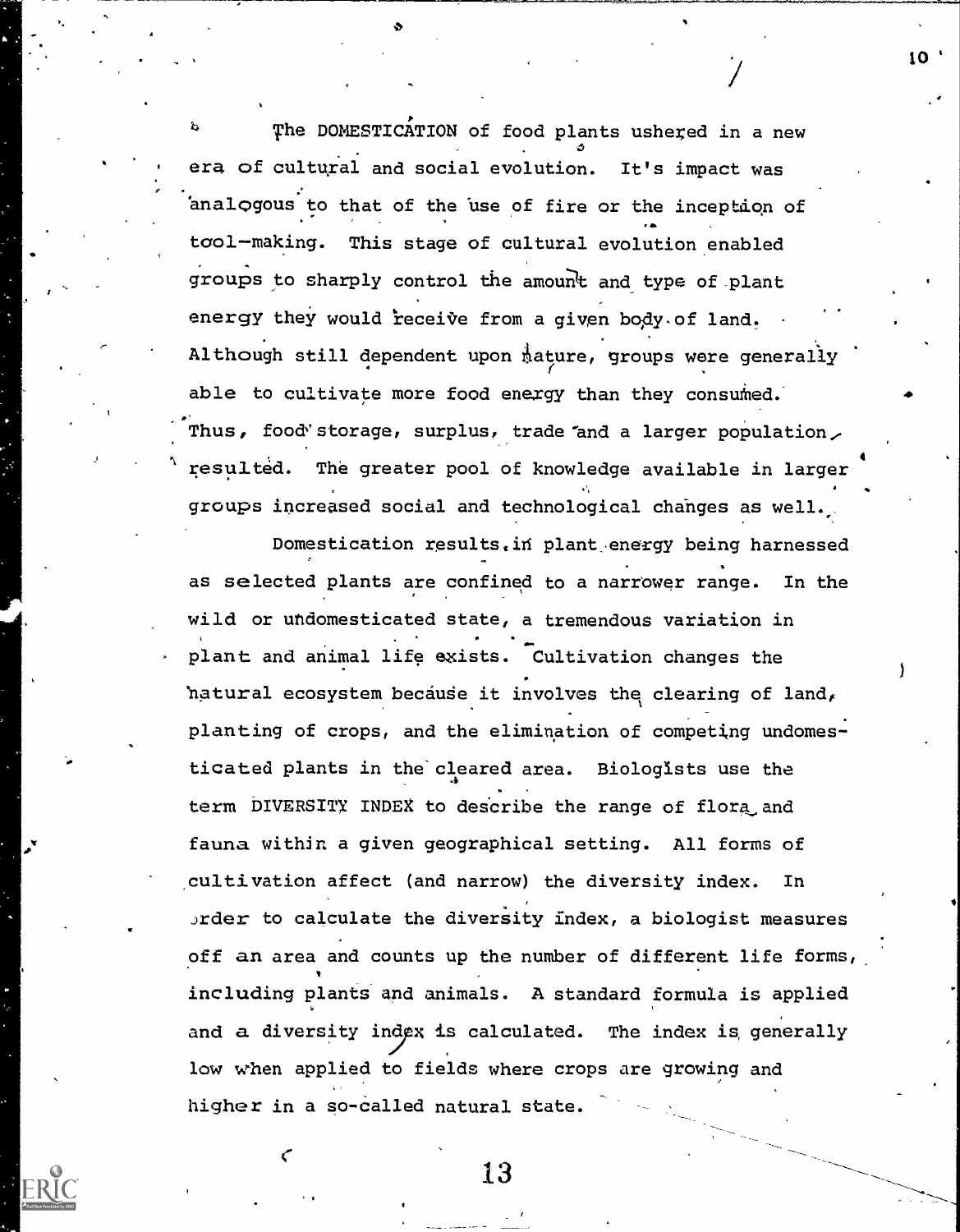In most habitats, the culmulative effect of long term cultivation on the soil eventually reduces the vield of.domesticated plants so substantially that the occupants must allow the land to return to its original uncultivated state. This is not problematic if other fertile land is available; however, 'if there is competition from other groups for the same land, an increased potential for hos tility is created.

Social stratification and specialized political and fitual traits are associated with horticultural societies. Such cultures arc complex in comparison to hunting and gathering groups. A sedentary life allows the creation and acquisition of material and non-material traits which far surpass mere survival traits: Although the overall model categories are the same for these two economic modes, the horticultural groups show much greater cultural richness and diversity than hunting and gathering cultures.

A number of theories have been propounded about the first PLANT DOMESTICATION centers; there is no concensus as to the exact location of all of the original centegs. Early domestication probably involved a variety of methods. Observation of the relationship between the growing stages of seeds, nuts and tubers, and their utility as food sources in the adult phase probably preceded domestication. Recognition of this cause and effect snydrome probably depended upon a number of social and environmental prerequisites. The first involves mobility--the frequency and range of a



14

r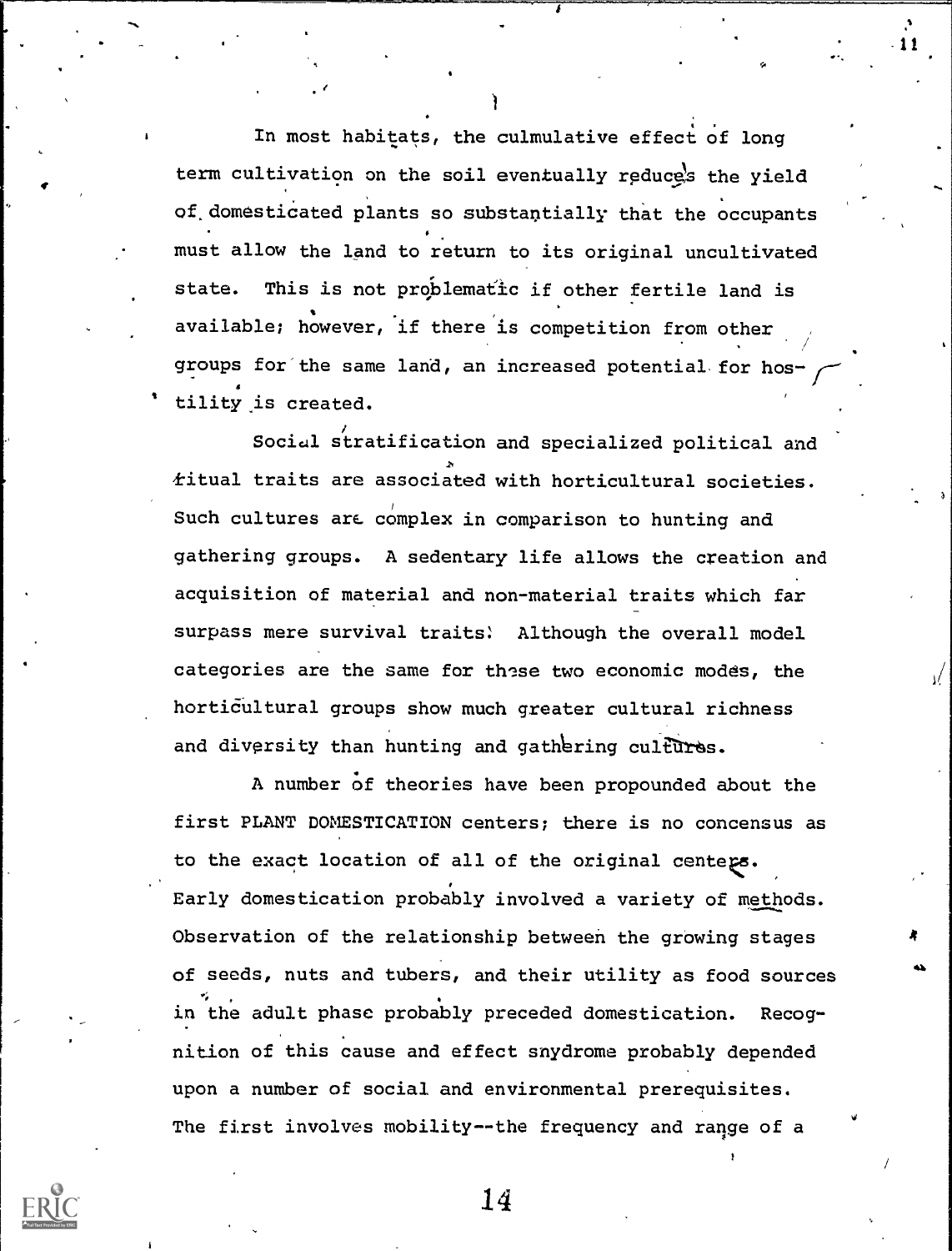group's movement would affect opportunities to observe the growth cycle of plant foods. It is probable that hunting and gathering groups which had a more patterned migration route and supportive; habitat were better able to observe the growth sequence of various plants. A short growing season for the special plants which were a normal part of a group's food supply might have served as a cue for the. early domesticators. A supply of fresh water, a partly sedentary pattern, and a favorable habitat would increase opportunities for observation and thus the probability of discovering how to cultivate plants.

Some hunting and gathering groups came close to achieving domestication via the harvesting of wild plant materials. The Piaute Indians harvested grass seeds from wild plants which grew in areas that had been cleared through the use of fire. They further shaped the area by diverting snow melt through primitive yet functional ditches; this procedure retarded erosion and soaked the soil. As a consequence, the Piautes were able to gather a larger amount of grass seeds. True domestication had not taken place, because the seeds were not sown by the Indians. Yet, a clear relationship between the growth of plants and the change in the diversity index was present. Thus, the Piautes were just a few stages away from plant domestication.

There has been no agreement as to which plants were domesticated first. We know that tubers are gathered by hunting and gathering groups, and that tubers will sprout



15

12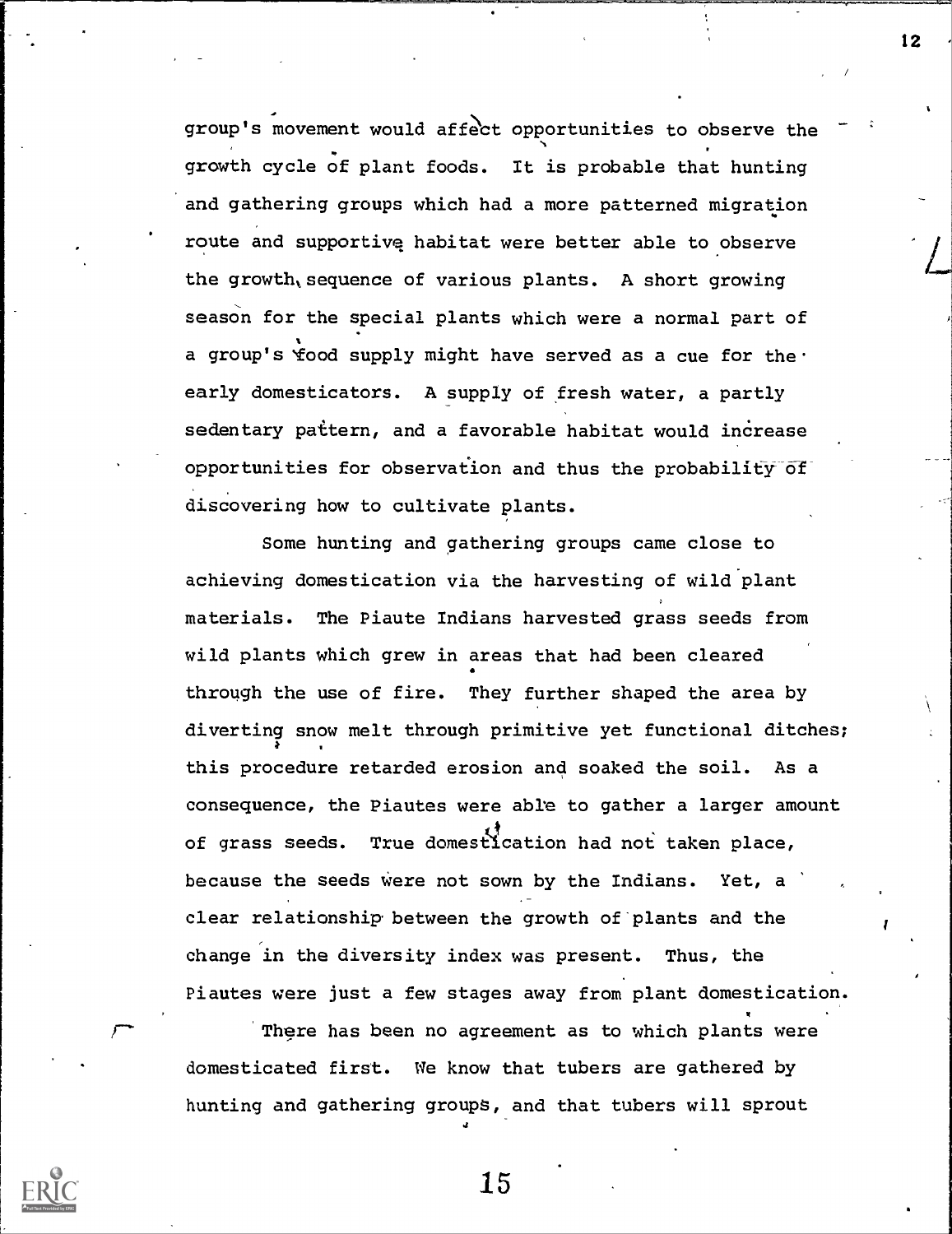and grow into adult plants. Nuts and seeds carralso be observed from the early stages to maturity. It is an educated guess that tubers were initially domesticated in tropical areas, and seed plants in more temperate climates. Knowledge about dom'estication of plants was spread through cultural contact. Domestication took place over a long, temporal phase. Parallel discovery and domestication were present. The natural vectoring patterns of plants via wind, oceans, currents and animals also caused widely separated parts of the world to have many of the same types of plants. Changes in the earth's geology, via the separation of once solid land masses also contributed to the spread of plant forms. There is also evidence that the domestication of plants which were somewhat alike took place independently.

J

PROBABLE OR POSSIBLE DOMESTICATION CENTERS\* Seven major homeland regions of domesticated plants:

- 1. Mexico Central America<br>2. Andean Highland in South
- 
- 2. Andean Highland in South America<br>3. Southeast Asia (Ganges Valley to 3. Southeast Asia (Ganges Valley to Burma)
- 4. Southwest Asia (Indus Valley to Asia Minor).<br>5. China including Northern Indo-China
- 5. China including Northern Indo-China
- 6. Highland of Abyssinia
- 7. Mediterranean Region

Known in both the OLD and the NEW WORLDS before A.D. 15:

- 1. Sweet potatoe<br>2. Cotton
- **Cotton**
- 3. True gourd
- 4. Coconut,
- 5. Domesticated dog
- 6. Chicken

MEXICO - CENTRAL AMERICA:

1. Maize

2. Beans - lima, kidney



ь

**I** and the second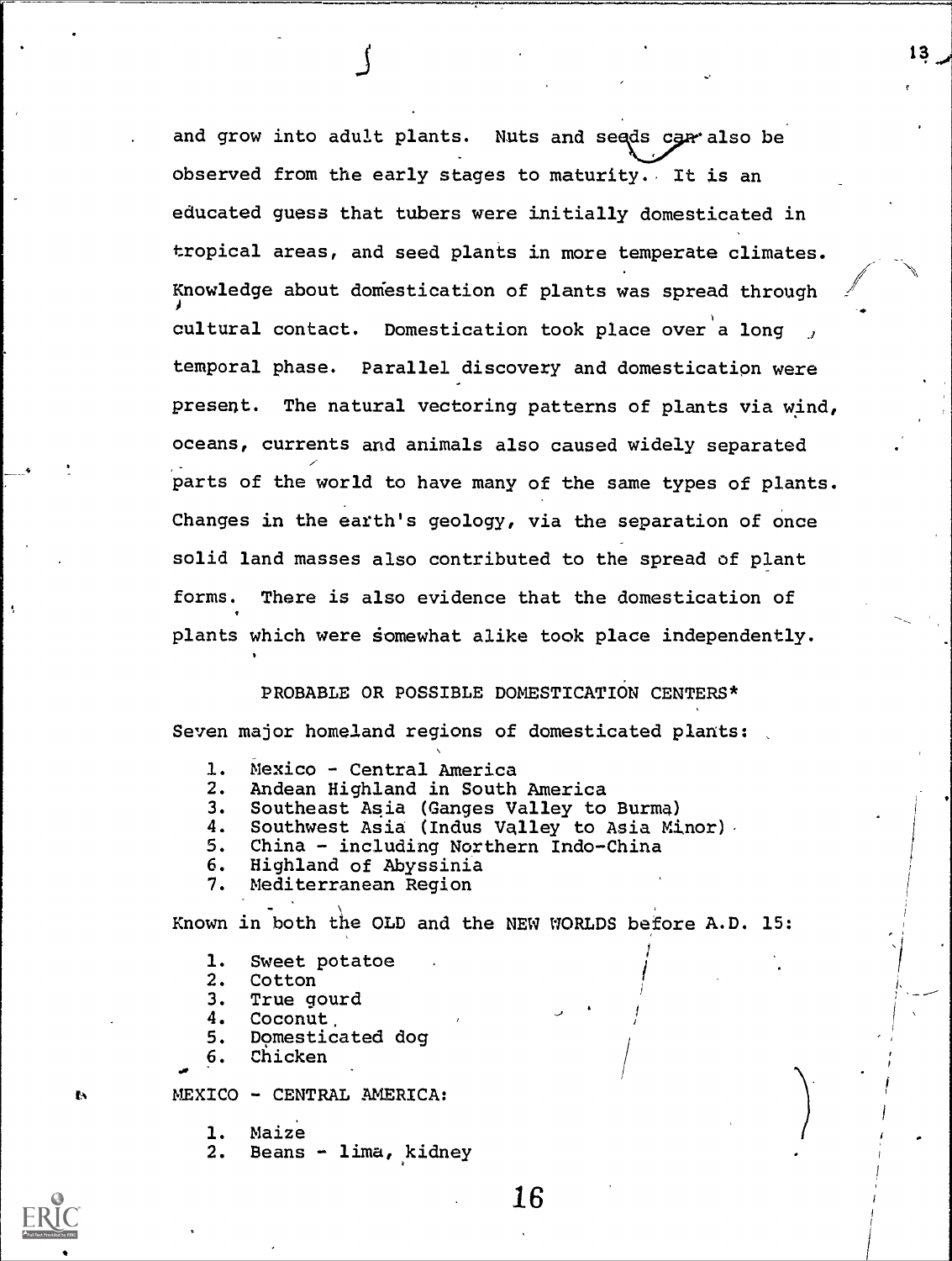14

 $\mathbf{v}_\mathrm{z}$  . The set

- 3. Squashes<br>4. Tomato
- 4. Tomato<br>5. Avocado
- 5. Avocado<br>6. Red Pepr
- Red Pepper
- NORTH AMERICA:
	- 1. Sun Flower<br>2. Jerusalem
	- 2. Jerusalem artichoke
- SOUTH AMERICA:
	- 1. Manioc
	- 2. Sweet potato
	- 3. Irish potato
	- .4. Peanut
	- 5. Cacao
	- 6. Pineapple

#### SOUTHEAST ASIA:

- 1. Taro<br>2. Yam
- 2. Yam<br>3. Bana
- 3. Banana
- 4. Breadfruit<br>5. Sugar cane
- 5. Sugar cane
- Rice

#### CHINA:

- 1. Some forms of Millet<br>2. Barley
- 2. Barley<br>3. Citrus
- 3. Citrus fruit
- 4. Peach<br>5. Soy be
- Soy bean
- 6. Tea

EASTERN MEDITERRANEAN:

1. Olive<br>2. Fig

Fig

#### NORTH-CENTRAL EUROPE:

- 1: Rye<br>2: Oat:
- 2. Oats

#### ABYSSINIA:

|  |  | 1. Some form of Wheat    |
|--|--|--------------------------|
|  |  | 2. Some form of Millet.  |
|  |  | 3. Some form of Barley   |
|  |  | 4. Some form of Sorghums |
|  |  | 5. Some form of Coffee   |
|  |  | 6. Some form of Cowpeas  |

у

#### SOUTHEAST ASIA:

| 1. . |      |  | Some form of Wheat     |  |
|------|------|--|------------------------|--|
|      |      |  | 2. Some form of Millet |  |
|      |      |  | 3. Some form of Barley |  |
|      |      |  | 4. Some form of Apple  |  |
|      |      |  | 5. Some form of Cherry |  |
|      |      |  | 6. Some form of Grape- |  |
|      | ving |  |                        |  |
|      |      |  | 7. Some form of Peas,  |  |
|      |      |  |                        |  |

\*Taken fiom Dr. Carl,Sauer,

Lentils

University of California, Berkeley, lecture notes.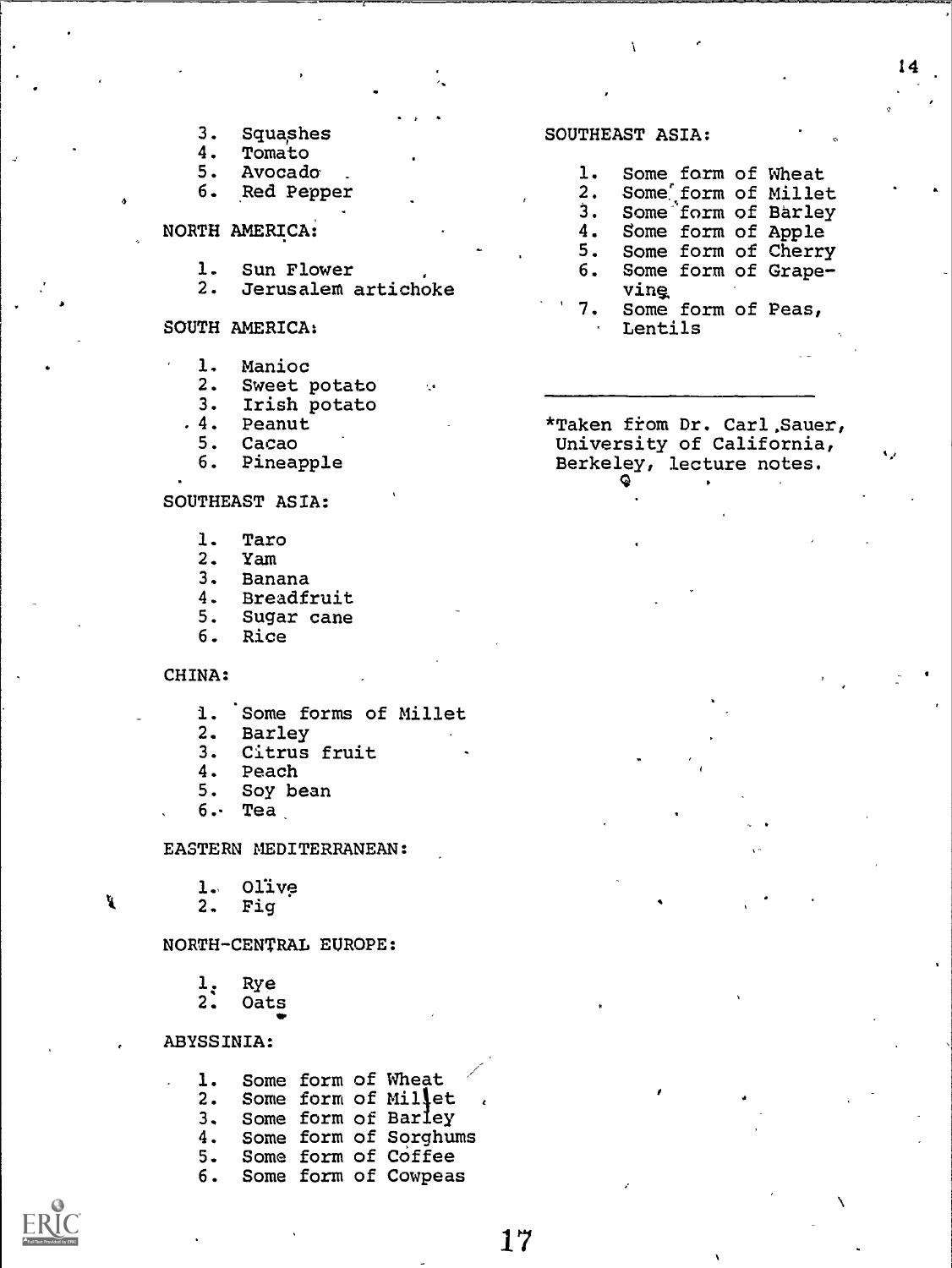## III, HORTICULTURAL MODEL

- A. DESCRIPTION: The simplest level of food production which relies upon the domestication of plants. It is distinguished from agriculture in that a digging stick or hoe is used, but not a true plow or complex irriga-A few horticultural societies also utilize bunting, fishing, and gathering to supplement food supplies. The more complex'forms of horticulture can sustain enormous populations, while the less complex ones are not as productive.
- B. POPULATION SIZE: The overall population size and its density are linked to the precise level of horticultural technology and the corresponding soil fertility of the area, and the seasonal limitations which are present. Generally, higher population density and size is present than with hunting and gathering groups. The population size increases because of the ability to produce and store a surplus of food. Calories produced exceed the rate of consumption.
- C. RANGE OF MATERIAL CULTURE:
	- 1. HUNTING, FISHING, GATHERING, DEFENSE, FOOD PRODUC-TION: ropes, line, animal traps, snares, nets, bolas, spears, blowguns, slings, clubs, armor, shields, darts, throwing sticks, harpoons, knives, fish hooks, fishing lures, fishing spears, poison, net weights, sinkers, decoys, spear throwers, projectile points, bows, arrows, quivers, digging sticks, burden nets, baskets, boxes, pouches, gourds,,seed beaters, trade items, hoes, shovels, planting sticks, harvesting devices.
	- 2. TRANSPORTATION: sledges, canoes, floats, oval craft, carrying baskets, travois, burden nets, stretchers. Domesticated animals: dogs, cattle, goats, sheep, llamas, camels - used for burden.
	- 3. MANUFACTURING TOOLS: choppers, knives, awls, axes, scrapers, chisels, adzes, drills, pressure flakers, forging implemedtg, arrow straighteners, needles, trade items, sharpening stones, grinders, hammers, looms.  $\mathcal{L}$  (1) and (1) and (1) and (1) and (1) and (1) and (1) and (1) and (1) and (1) and (1) and (1) and (1) and (1) and (1) and (1) and (1) and (1) and (1) and (1) and (1) and (1) and (1) and (1) and (1) and (1) and (1)
	- 4. MATERIALS: bone, wood, bamboo, hides, teeth, stones, fibers, bark, shells, feathers, beaks, claws, fur, skin, nuts, berries, charcoal, ash, lime, clay, roots, gourds, blood,'urine, viscera, leaves, copper, iron, obsidian, trade items.
	- 5. DIET., meat, fish, fowl, insects, snails, grubs,



15

-,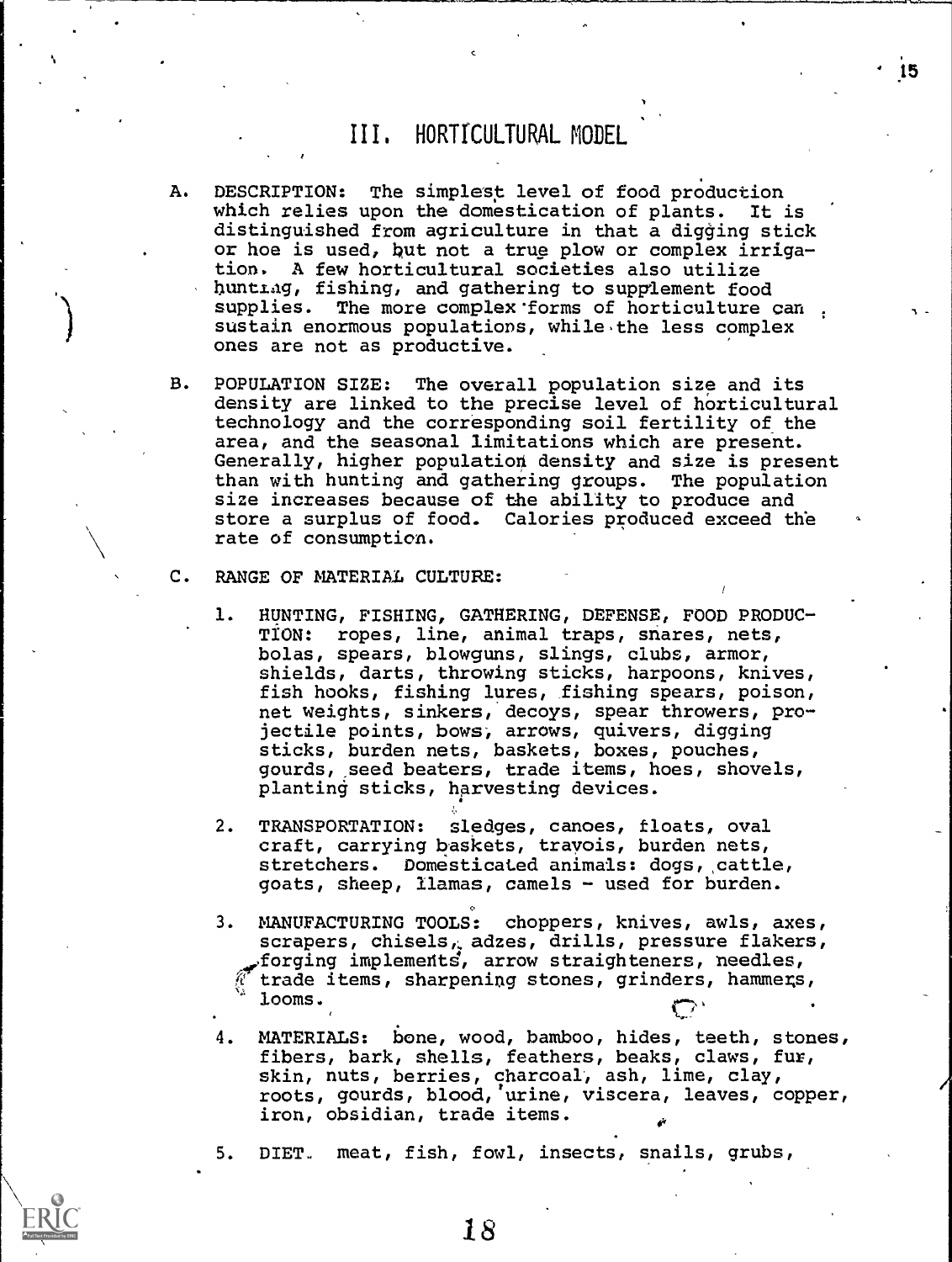larvae, fruits, nuts, seeds, stems, vegetables, leaves, roots, tubers, honey, berries, milk, blood, marrow, oil, fat, juice, fermented beverages, sweet potatoe, coconut, beans, sguasheS, manioc, bananas, corn, some cereal grains, rice, taro, breadfruit, gourds. Domesticated animals: pigs, cattle, sheep, camels, goats, chickens, dogs.

.<br>Makanati kiwa jijini kama ya ngendi Miammin mangama na mana na manga Manga at ngana sa , ngabana na , ngabana

16

.6. SHELTERS: caves, lean-tos, tents, plank houses, bark houses, thatch houses, pit houses, stone houses, long houses, sweat houses, menstrual houses, ceremonial centers, famiily compounds, corrals, village settings, adobe dwellings, wattle and daub (mud, straw), food storage, shelters, stilt houses.

7. CLOTHING: g-string, tailored pants, tailored shirts, pubic aprons, leggings, boots, sandals, skirts, blankets, hats, ceremonial clothing..

8. FOOD PROCESSING ITEMS: spoons, ladles, strainers, storage containers, cooking slabs, cooking stones, boiling rocks, boiling baskets, cooking jars, cooking boxes, spits, ovens, mortars-pestles, smokers, graineries, drying frames, leaching devices, graters, shredders, serving trays, feast plates, feast bowls, nets, leaves, shells, bamboo, beverage containers, gourds, mats, ceramic containers, pottery.

9. RITUAL OBJECTS: war bonnets; scepters, chiefs' hats, trophies, shrunken heads, altar pieces, charms, amulets, skulls, capes, sacred stones, masks, costumes, fetishes, curing objects, bones, hair, crystal, ancestor objects, totemic objects, captured. items.

10. CHILDREN'S ITEMS: cradles, swaddling, headshaping devices, rattles, tops, specific objects used for enculturation.

11. musrcAL INSTRUMENTS: drums, clappers, bows, thumb pianos, rattles, cymbals, flutes, whistles.

12. RECREATIONAL TRAITS: pipes, dice gambling tray's, gambling sticks, balls, bladders, knuckle bones, hockey sticks, fermented drinks, drugs, sweat houses, dance houses, sexual objects, string figures,

II.% ART: carvipg, ihcising, sculptors, weaving, bedmaking, necklace stringing, rings, bracelets, body decoration, painting, dressing, scarification, tattoos.

14. UTILITARIAN - PERSONAL TRAITS: cosmetics, cases,

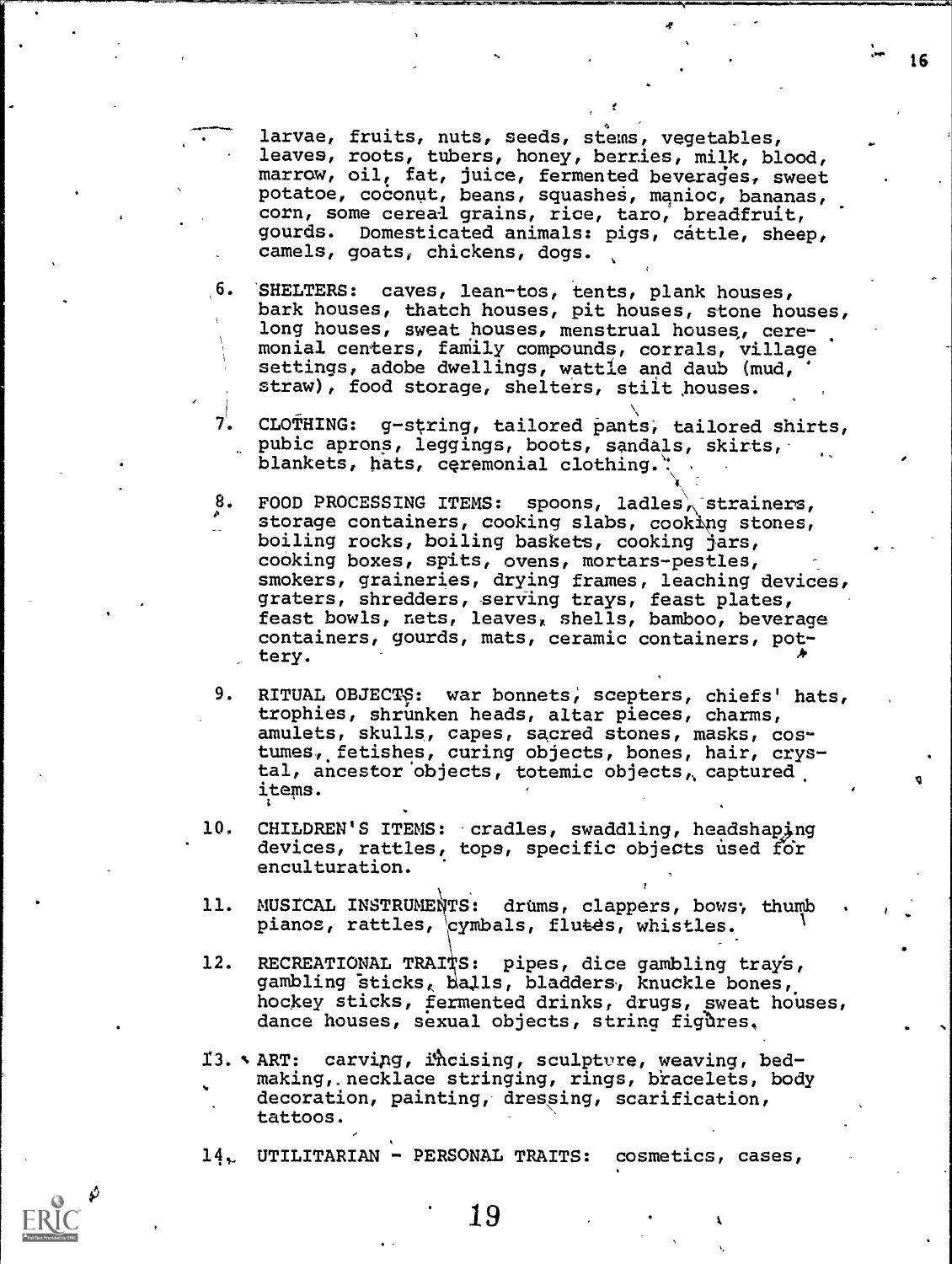toothbrushes, combs, body oil, soap, brushes, scent, bath and bathing implements.

D. RANGE OF NON-MATERIAL TRAITS:

- E. RITUAL BEHAVIOR AND BELIEF SYSTEMS:. Horticultural groups are concerned about their relationship with nature. Their focus tends to be somewhat different than hunting and gathering groups, in that additional rituals and belief system ideology are developed to explain the production of crops. Quite frequently the plants which a group depends upon are integrated into a cosmological or supernatural explanation of creation. Some horticulturalists utilize elaborate rituals to ensure that the planting and harvesting sequence will be productive. Ritual specialization is more frequent than in hunting and gathering cultures. The elaboration of gods, spirits and life-forces tends to become more complex for horticulturalists, In some groups, specific rites of passage are present.
- F. SOCIAL GROUPS: The kinship system continues to serve as the fundamental institution within the group. Primary groups are present within the kindred, together with secondary groups and aggregations. As the population increases in size, other situational groups take an increasing role in the life of a society. The larger the group, the greater the emphasis placed upon formal institutional complexes which take over the role of kindred institutions.
- G. COMMUNICATION: qral tradition is the most common method of communication' and information 'transmission. There are examples of visual communication which carry symbolic meanings, usually related to ritual. behavior or histories of events. Drama, dance and storytelling are frequently used to reinforce the transmission of information which is deemed important. The need to accumulate information about crop yield usually leads to mathematical advances.
- H. POLITICAL TRAITS: The political structure is based upon leadership along family lines, including nuclear and extended families, and sometimes clans. In some cases the political format acknowledges specialized leadership roles. Uorticultural societies generally develop more complex political structures because larger population size increases the need to organize. A true tribe is sometimes present.
- I. KINSHIP: Marriage is a recognized state within horticultural societies. Monogamy and polygamy are found. Polygyny is sometimes viewed as an ideal, in that a large number of children and workers can help with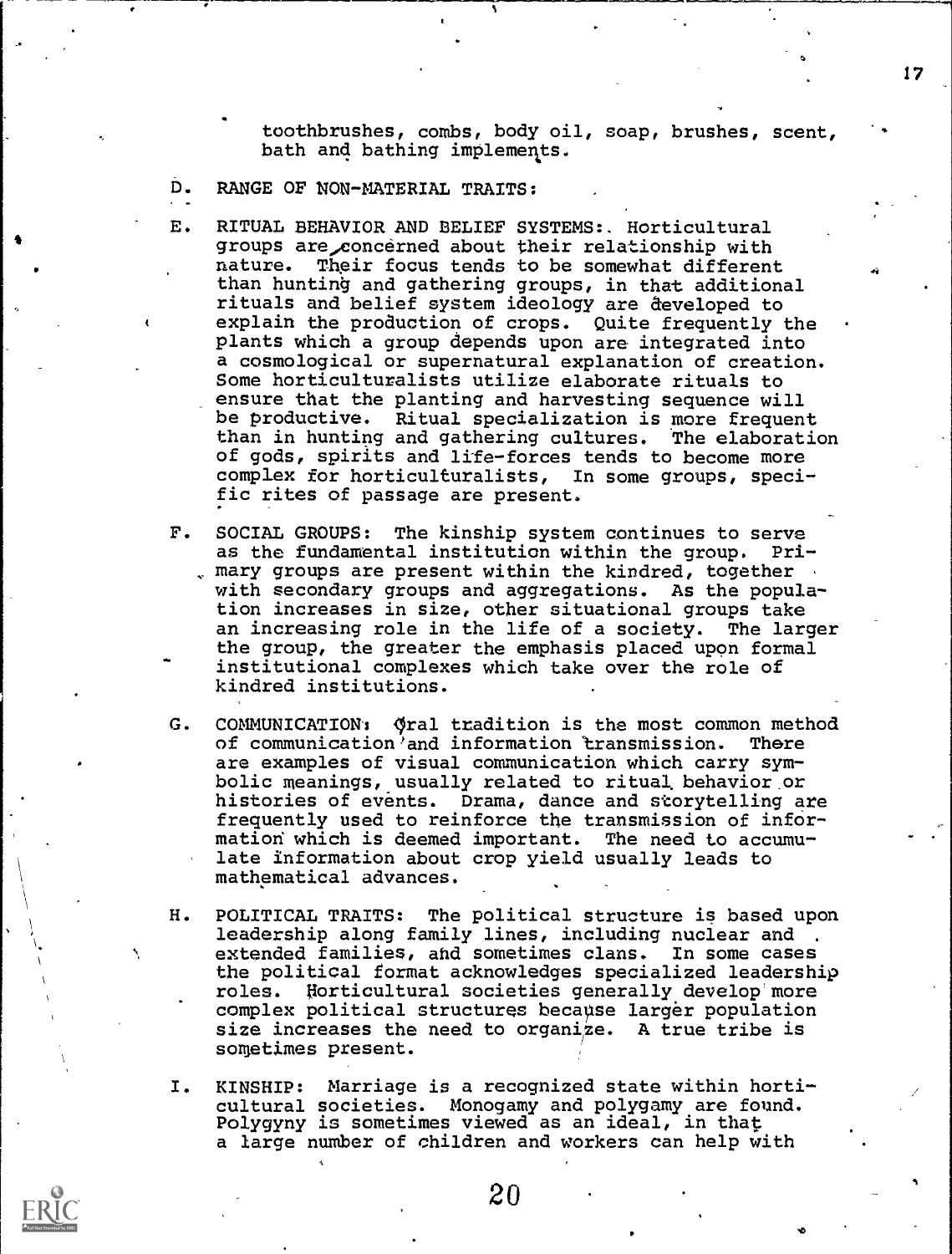food production under normal conditions. They can raise caloric energy'in excess of their consumption / needs. Extended families are the norm. Marital residence can range from patrilocal, neolocal, or matrilocal, to biolocal. Descent varies from bilateral or matrilineal to patrilineal.

- J. MEDICINE:, Curing specialists are generally divided into shamans, surgeons, and bone setters. A variety of healing methods are present. Illness is frequently linked to a spiritual malady.
- K. SEXUAL BEHAVIOR: A full range of sexual behavior exists; however, the degree of permissiveness is linked, where  $\cdot$ to the specific cultural group's attitudes. Sexual . behavior and ritual is frequently linked with the fertility of the fields. Sympathetic magic is used. to insure the fertility of the people.and their fields and crops.

 $\sim$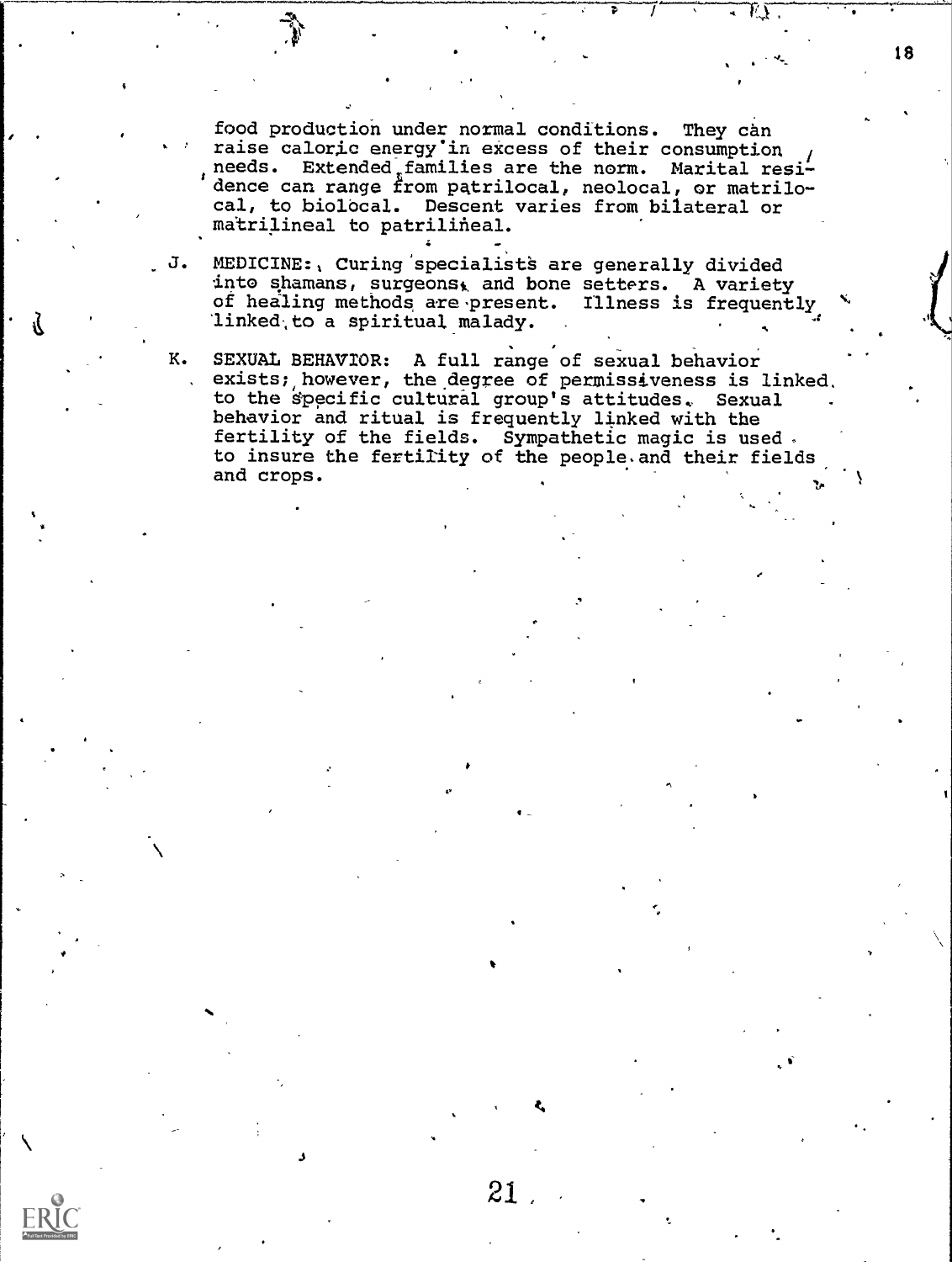PASTORALISM is a rather unique method,of adaptation which employs a combination of horticulture and herding. The raising of animals dominates the secular and sacred world bf the group. Most anthropologists are of the opinion that pastoralism developed after the onset of civiliza-  $\cap$ tion. Pastoralists tend to be located in areas where land is not conducive to relying solely upon food production via cultivation.. Animals are used as storehouses of food, and the, group is careful to protect and care for them. Pastoralists are skilled in animal husbandry,'and are able to provide care during birth, and when the animals are ill or injured. Ritual behavior to promote the well-being of. animals is generally elaborate within pastoral groups.

19

Many pastoral societies have a pattern of movement whereby they.go from pasture to pasture depending upon the seasons. Usually their shelters are found at the seasonal pasture locations or are carried with them. Generally, both human and animal populations' require food supplements, hence the cultivation'of crops. Whether or not plant domestication occurs is dependent upon the tradition of the group; there are some pastoralists who do not grow crops. Material wealth, prestige, status and power are usually measured by the number of animals owned and on their perceived quality and value. As a consequence, large numbers of animals are often acquired. This practice accelerates the biological impact of pastbralism upon an area. Some geographers have suggested that in certain regions the process has given  $\mathcal{I}$  , where  $\mathcal{I}$ 

 $\bullet$  and  $\bullet$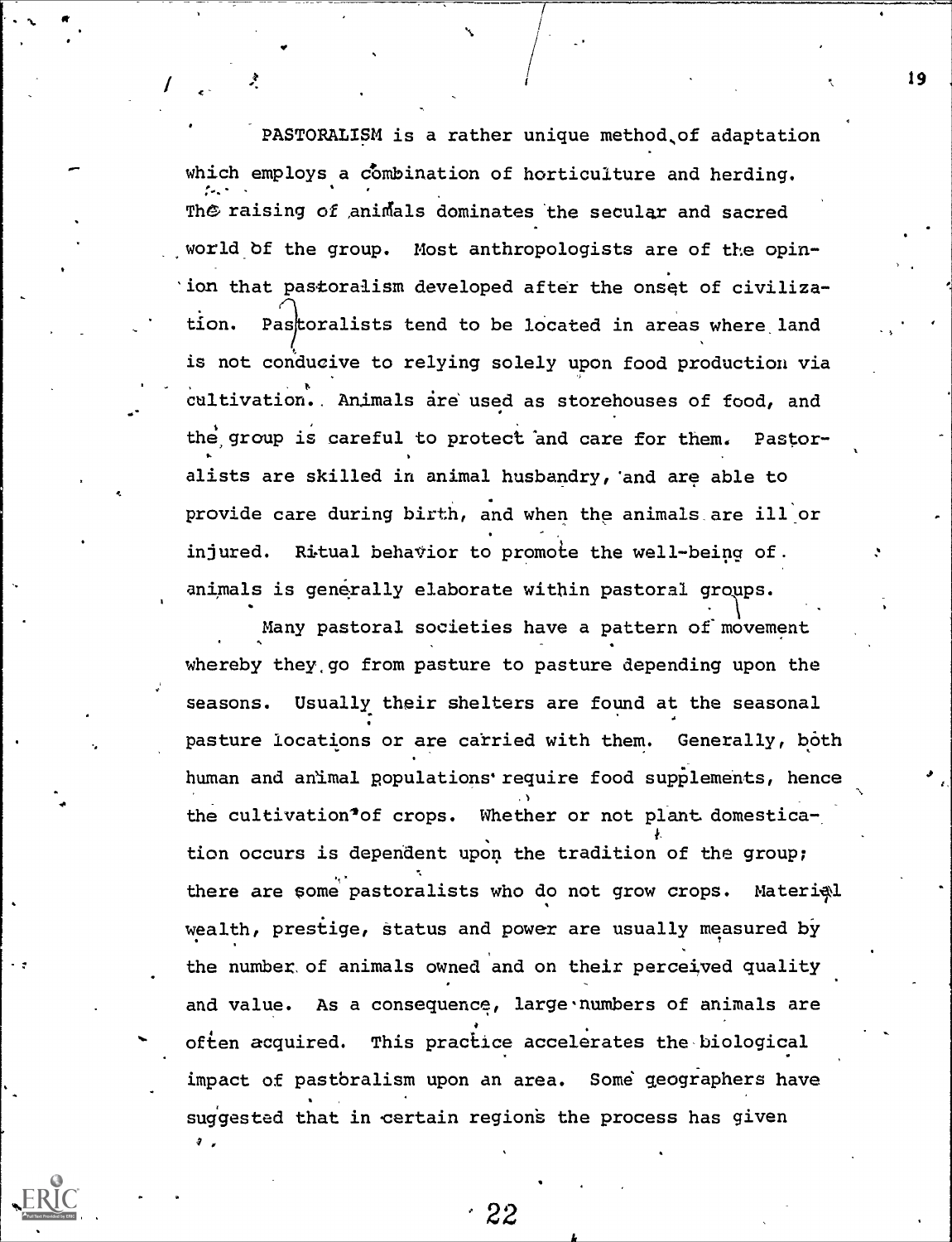.impetus to the expansion of deserts.

ti

. Most pastoralists treat their  $1/$ vestock as special creatures which have spiritual as well as more pragmatic characteristics, Because of the land requirements for grazing, pure pastoralism never developed into a longstanding universal system. The Mongols, some East African and West African societies, plus some Middle-Eastern cultures adopted pastoralism. Most of these groups emphasized a warrier tradition. They frequently generated complex social and political systems centered on the role of warriors within their: cultures. As a generalized attitude, many pastoral societies looked down upon the life-styles of town and farm dwellers. They considered pastoralism as a freer mode of existence; they felt that their life-style was SUPERIOR.

. 23

ti a controller della controller della controller della controller della controller della controller della con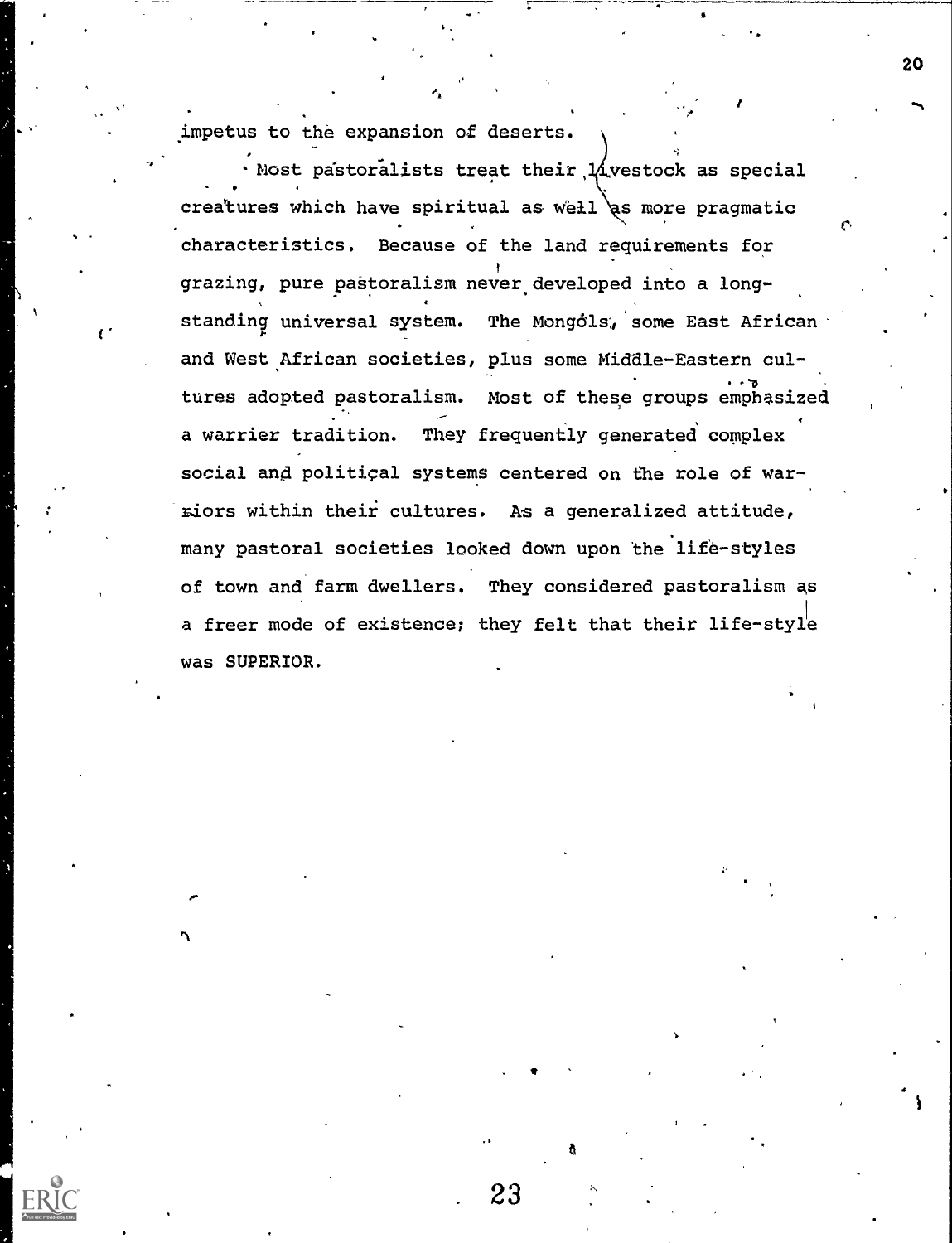## IV, PASTORAL MODEL

 $\mathcal{J}$  and  $\mathcal{J}$ 

- A. DESCRIPTION: The method whereby food production is centered around the. care of domestidated grazing animals, which also occupy an important place within the cosmological and supernatural worlds. Most pastoralists have some form, of horticud ture which supplements the diet of both animals and people. The primary focus of pastoral cultures is on matters pertaining to the wellbeing of the herd. Types of animals: camels, sheep, goats, cattle, llamas, reindeer,- horses.
- B. POPULATION SIZE: Population and its density are linked to the level of techriology in horticulture and animal husbandry. Ecological factors such tas the fertility of the soil and the seasonal *limitations on both grazing* and harvesting influence the population. The majority. of pastoral groups utilize arid or marginal lahd; this creates extremes in population pressure during droughts. Regardless of the total population, density is usually quite low.
- C. RANGE OF MATERIAL CULTURE:
	- 1. FOOD PRODUCTION, ANIMAL HUSBANDRY: hunting, fishing, gathering, defense, ropes, line, animal traps, snares,' nets, bolas, spears, blowguns, slings, clubs, armor, shields, darts, throwing sticks, harpoons, knives, fish hooks, fishing lures, fishing spears, poison, net weights, sinkers, decoys, "spear throwers, projectile points, bows, arrows, quivers, digging sticks, burden nets, baskets, boxes, pouches, gourds, digging implements, hoes, planting implemehts, knives, axes, harvesting implements, bridles, bells, tethers, nail trimmers, castrating tools, horn trimmers, branding tools, medical tools, animal blinders, halters, saddles.
	- 2. TRANSPORTATION: sledges, canoes, floats, oval craft, carrying baskets, saddles, travois, burden nets, stretchers, some use of domesticated animals for carrying in specific cases: dogs, cattle, reindeer, camels, llamas, horses.,
	- 3. MANUFACTURING TOOLS: choppers, knives, awls, axes, scrapers, chisels, adzes, drills, 'pressure flakers, forging implements, arrow straighteners, needles, trade items, sharpening stones, grinders, hammers, looms.

RAW MATERIALS: bone, wood, bamboo, hides, teeth, stones, fibers, bark, shells, feathers, beaks, claws, fur, skin, nuts, berries, charcoal, ash,



21

 $\blacksquare$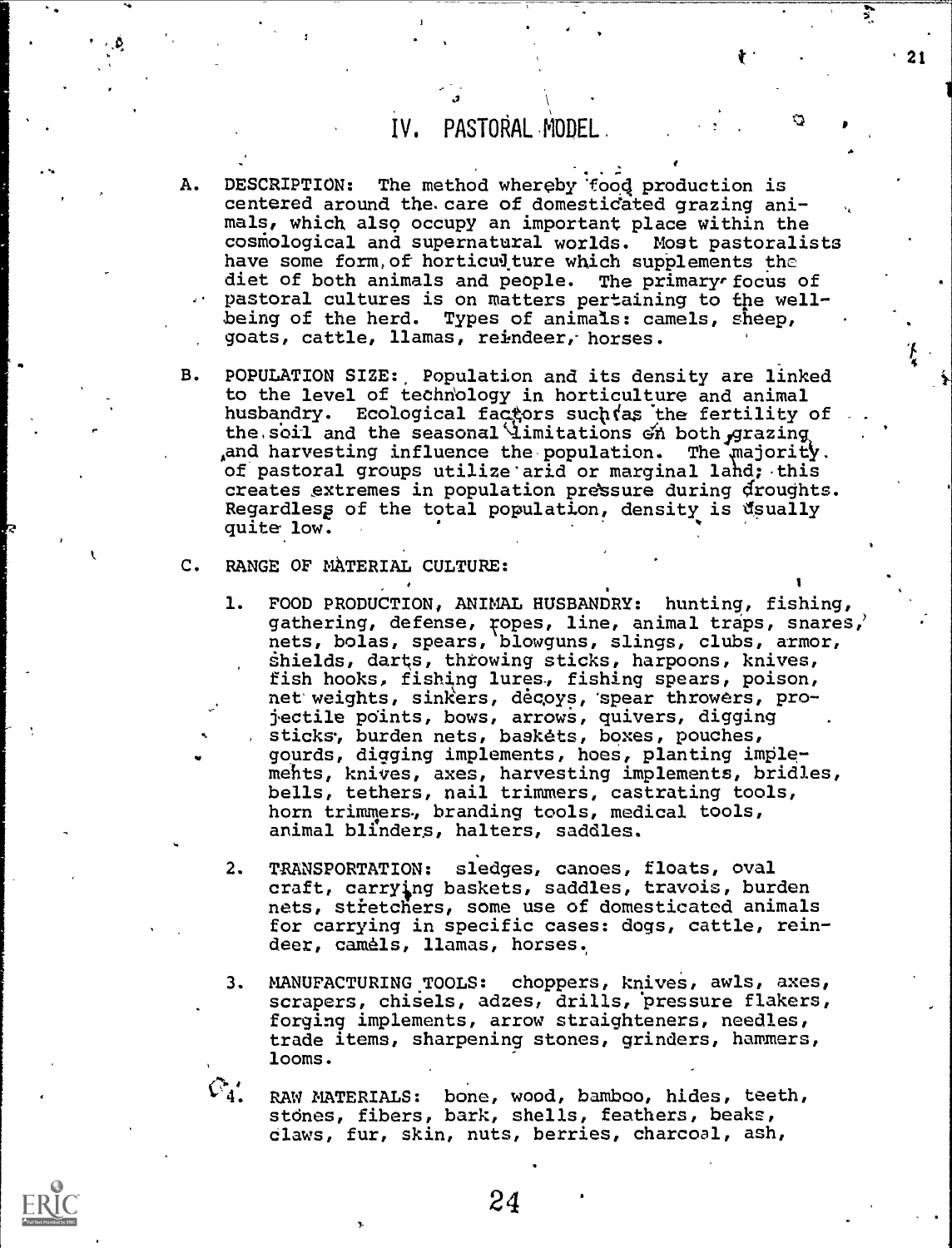Ifme, clay, roots, gourds, blood, urine, viscera, leaves, copper, iron, obsidian, trade items.

22

-1

 $\sim$ 

Ť

5. DIET: meat, fish, fowl, insects, snails, grubs,  $\sim$ larvae, fruits, nuts, seeds, stems, vegetables,<sup>25</sup> leaves, roots, tubers, honey, berries, milk, blood, marrow, oil, fat, juice, fermented beverages, yams, .beans, squashès, corn, cereal grains, gourds. Note: The animals which are herded are usually kept for wealth and status; this tends to limit their use for food. Many pastoralists link ritual sacrifice with the killing of herd animals. Some rely upon blood and milk as staples; this-allows the animals to remain alive. A living food'storage system results. Studies of sacrificial frequency among pastoralists usually indicates that a large number of animals are killed for ritual purposes;  $\cdot$ the meat of these animals is then consumed.

6. SHELTERS: caves, lean-to's, tents, thatch houses, pit houses, stone houses, yurts, hide shelters, long houses, ceremonial centers, family compounds, corrals, village settings, adobe dwellings, wattle and daub, food storage.

. CLOTHING: g-string, tailored pants, tailored shirts, 'breech cloths, pubic aprons, leggings, boots, sandals, \ skirts, blankets, hats, snow clothing, ceremonial lothing.

- 8. FOOD PROCESSING: spoons, ladles, strainers, storage containers, cooking slabs, cooking stones, boiling rocks, boiling baskets, cooking jars, cooking boxes, spits, ovens, mortars-pestles, smokers, graineries, drying frames,.leaching devices, graters, shredders, serving trays, feast plates, bowls, nets, leaves, shells, bamboo, beverage containers, gourds, mats, Ceramic containers, pottery.
- 9. RITUAL OBJECTS: scepters, chief's symbols, trophies, altar pieces, charms, amulets, skulls, capes, sacred stones, masks, costumes, fetishes, curing objects,, bones, hair, crystal, ancestor objects, totemic objects.
- 10. CHILDREN'S OBJECTS: cradles, swaddling, headshaping' devices, rattles, tops, specific objects used for enculturation.
- 11. MUSICAL INSTRUMENTS: drums, clappers, bows, thumb piano, rattles, cymbals, flutes, whistles.

12. RECREATIONAL TRAITS: pipes, dice, gambling trays, gambling sticks, balls, bladders, knuckle bones, hockey sticks, fermented drinks, drugs, sweat houses,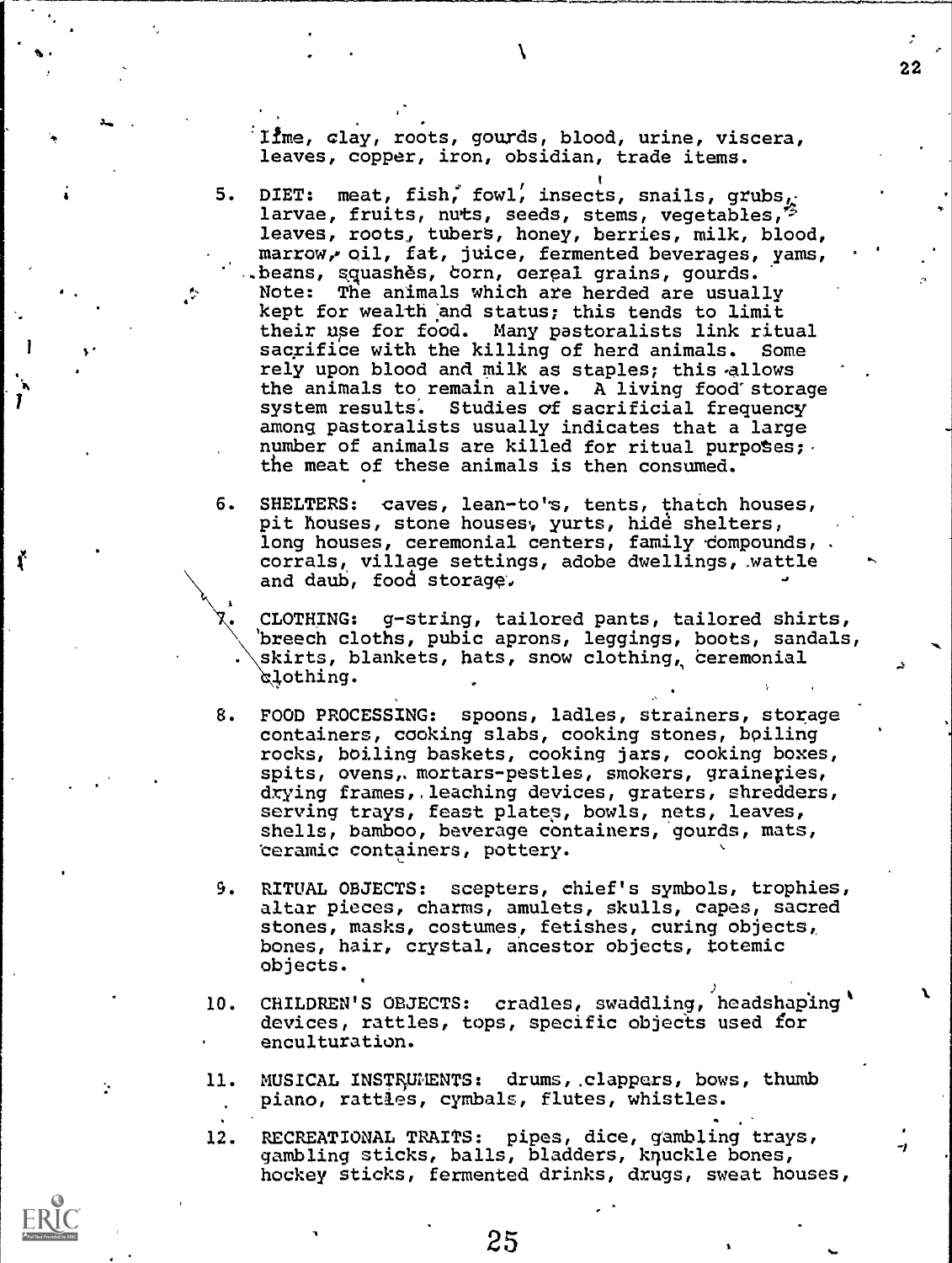dance houses, sexual objects, string figures.

- 7

23

 $\mathcal{T}$  and  $\mathcal{T}$ 

- 13. ART: carving, incising, sculpture, weaving, beadmaking, necklace stringing, rings, bracelets, body decoration,  $p$  anting, dressing, scarification,  $\sqrt{2}$ tattoos.
- 14. -UTILITARIAN-PERSONAL TRAITS: -cosmetics, cases, Q coothbiusnes, comps, body off, soap toothbrushes, combs, body oil, -soap, brushes,

#### D. NON-MATERIAL CULTURE

.

E. RITUAL BEHAVIOR AND BELIEF SYSTEMS: Pastoral groups are concerned about their relationship with nature; almost all' are animistic. Their desire is to maintain a proper balance within nature; as a consequence, ritual behavior emphasizes the importance of spiritual forces which relate directly to the animals which are herded, the plants which are cultivated, and the other elements of nature which fit into the local ecological system. Special attention is usually given to the forces which control rain, sun fertility, and the wellbeing of the animals. Ritual specialists sometimes exist; their role is determined by the community.

Blaborate rituals to mark the stages of *fife*, i.e., rites of passage, are common among many pastoral groups. Practices such as circumcision, scarification and cliterectomy.are found in many of the initiation  $i$ rituals. Rituals which acknowledge birth, human status, pregnancy, taboos, adulthood, marriage, parenthood, political leadership, ritual leadership and economic leadership are present.

- F. SOCIAL ORGANIZATION: The kinship system usually serves as the fundamental institution within the pastoral groups. Primary groups are present within the kindred along with secondary groups and aggregations. Age grading and the use of age-sets sometimes exist. As the population increases, social institutions are used which help to create unity wiLhin the group.
- G. COMMUNICATION: Oral tradition is the most common method of dummunication and information transmission. There are examples of visual communication, such as carvings and paintings which carry symbolic meanings usually related to ritual behavior or histories of events. Drama, dance and story- telling are frequently used to rein'orce the transmission of information which is deemed important.
- , H. POLITICAL TRAITS: The political structure ranges from bands to extended families, clans, and tribes. It is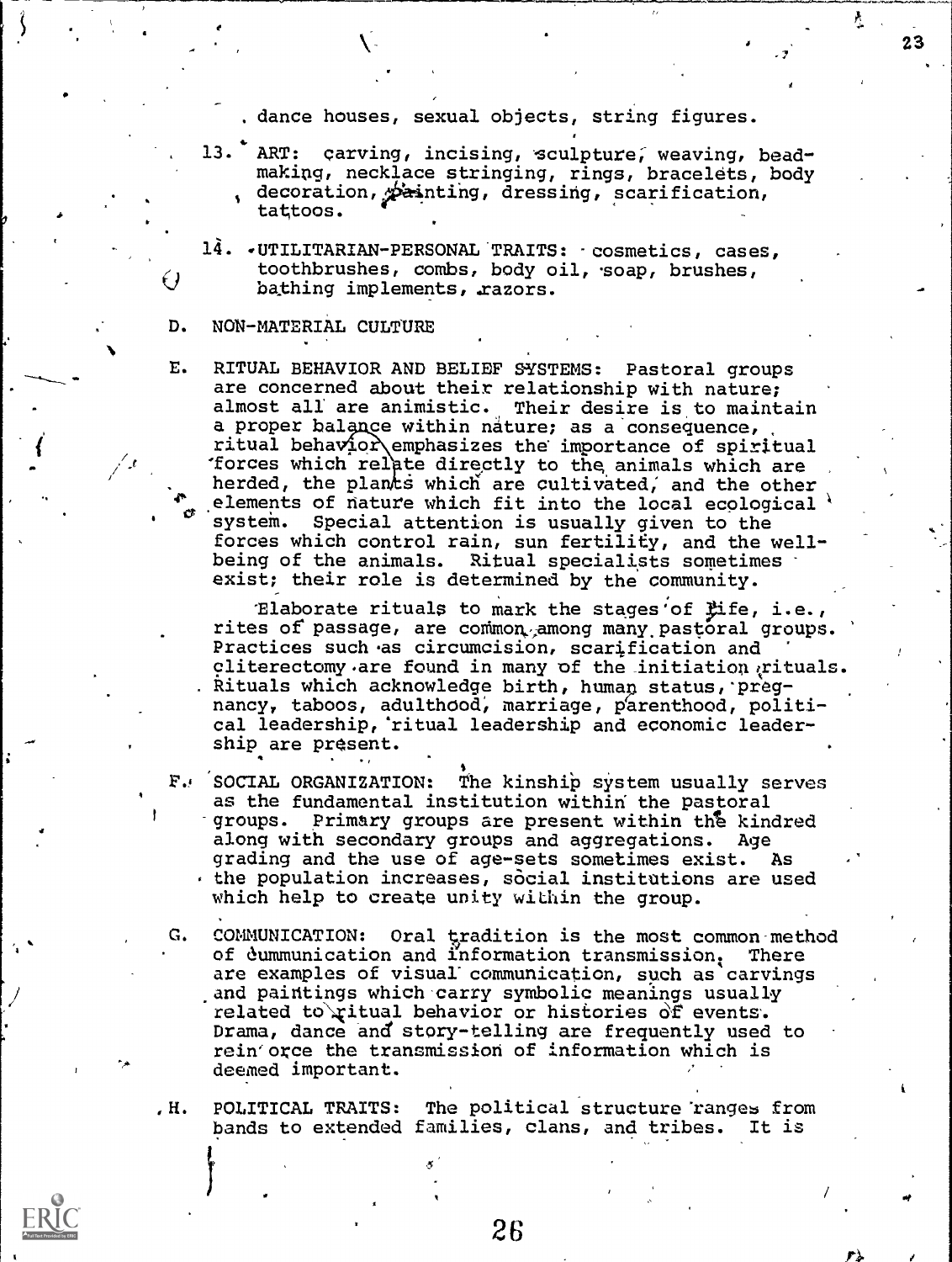- possible to link the type of political format with the level of technology. Groups which are larger usually place a greater emphasis upon a more complex political system. Competition for land and other resources sometimes encourages the development of a powerful military force with specialized leadership roles.
- H. KINSHIP: Marriage is a recognized state within pastoral societies; monogamy and polygamy are found. Extended families and clans are present in a large number of cases. Societies which have age-grading and age-sets use these institutions as extensions of smaller kinship<br>units. Marital residence can range from patrilocal. Marital residence can range from patrilocal, heologal or matrilocal to biolocal. , Descent varies 'om bilateral to matrilineal or patrilineal.
- I. MEDICINE: Curing specialists are generally divided into shamans, sureons, and bone setters. A variety of healing methods are present. Illness is frequently linked to a spiritual malady.
- J. SEXUAL BEHAVIOR: A full range of sexual behavior exists; the degree of permissiveness is linked to the specific cultural group's attitudes.

**the contract of the contract of the contract of the contract of the contract of the contract of the contract o** 

 $\overline{\phantom{a}}$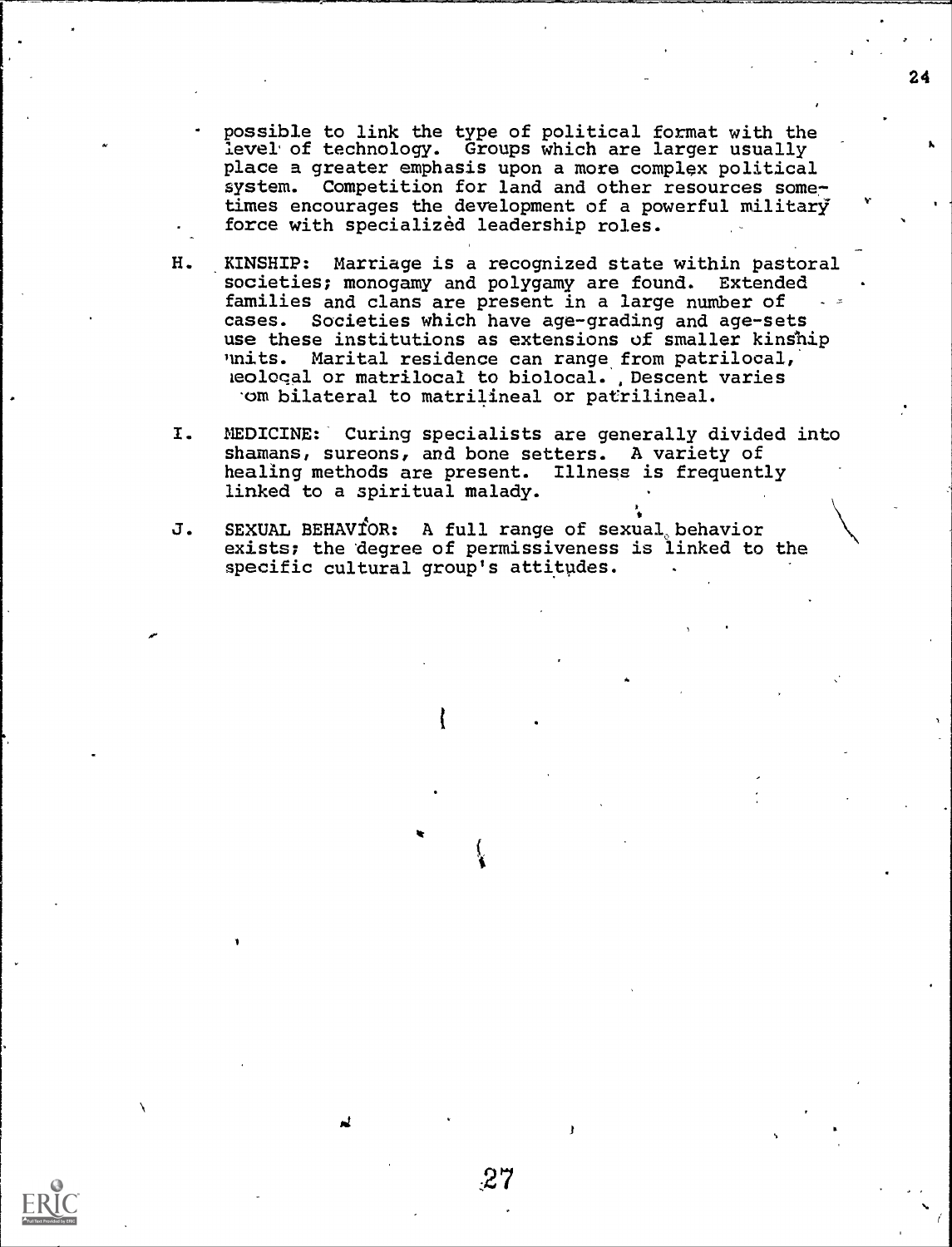#### Performance Activities

Please fill in the blanks:

- 1. The manner in which people organize to obtain E traits influences all aspects of their cultures.
- 2. S second theory in cultural anthropology allows the anthropologist to look beyond the idiosyncratic features of a specific culture.
- 3. All models have a fatal flaw; they cannot always picture R
- $,4$ .  $M_{\ast}$  make it possible for an observer to take large amounts of data and to reduce data to an outline.
- 5. Each category within the model contains a  $R$ of possibilities.
- 6. Models allow archaeologists to carry I one step further.
- 7. The  $G$  model is divided into eleven major categories.
- 8. Description: covers the specific type of E organization.,
- 9. Population size: covers the relationship between size and  $T \sim$
- 10. The broad grouping of M and H culture covers fourteen sub-sections which relate to objects found within a culture.
- culture describes 11. N M traits which are ideas or abstracts; they don't have a physical basis yet they serve as organizational components around which material traits can be clustered.
- 12.  $B_{\text{max}}$  systems are found within the nonmaterial category.
- 13. Social G are found within the non-material category.
- 14. C is found within the non-material category.



 $\ell$  .

28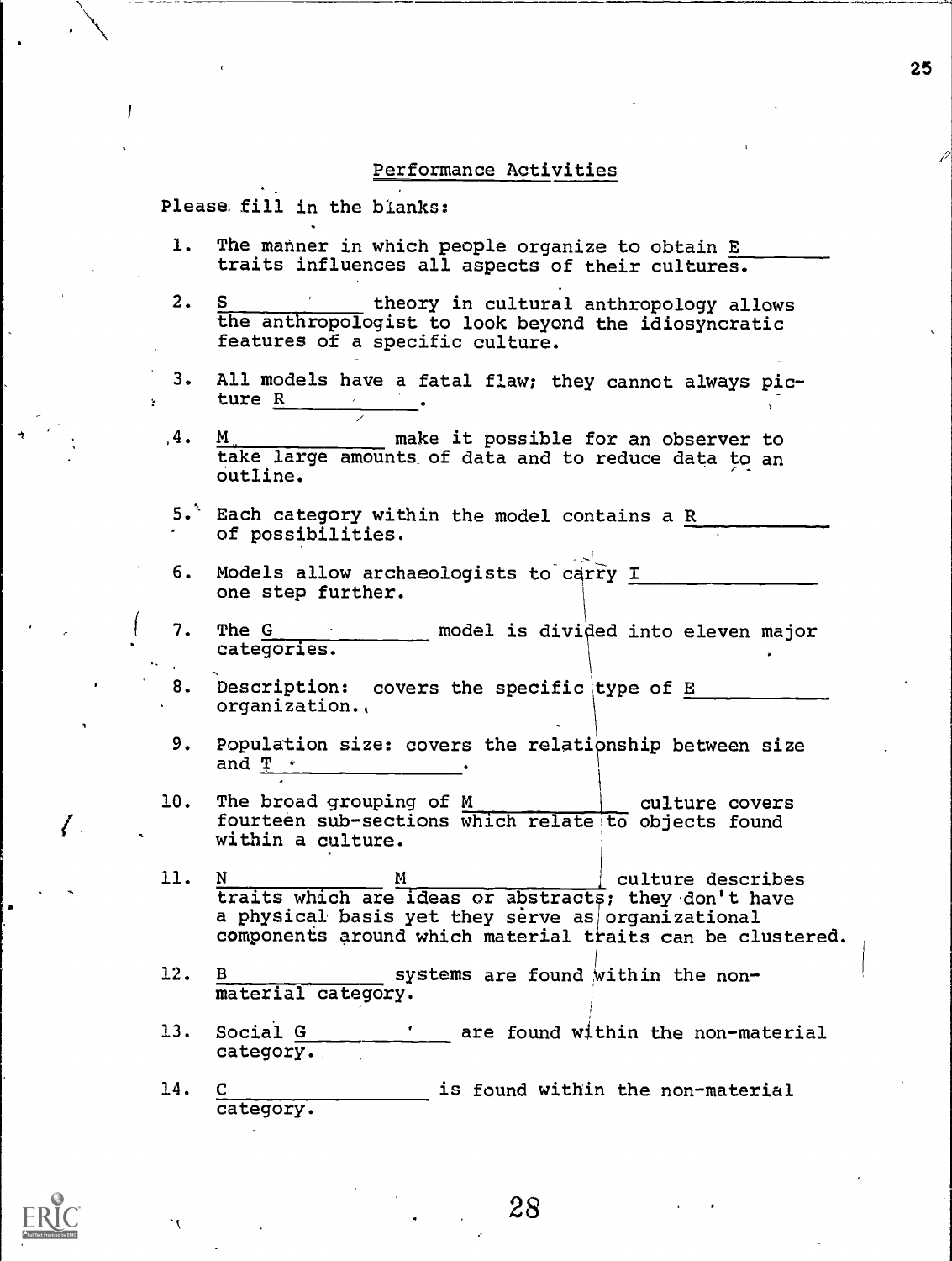| 15.              | traits are found within the non-<br>P<br>material category.                                              |
|------------------|----------------------------------------------------------------------------------------------------------|
| 16.              | is found within the non-material<br>к<br>category.                                                       |
| 17.              | is found within the non-material<br>M<br>category.                                                       |
| 18.              | behavior is found within the non-<br>S<br>material category.                                             |
| 19.              | The range of material culture contains H                                                                 |
| $\cdot$ .<br>20. | The range of material culture contains F                                                                 |
| 21.              | The range of material culture contains G .                                                               |
| 22.              | The range of material culture contains D                                                                 |
| 23.              | The range of material culture contains C                                                                 |
| .44 جا           | The range of material culture contains A<br>H.<br>٠Ņ                                                     |
| 25.              | The range of material culture contains T                                                                 |
| 26.              | The range of material culture contains M<br>tools.                                                       |
| 27.              | The range of material culture contains raw M                                                             |
| 28.              | The range of material culture contains D                                                                 |
| 29.              | The range of material culture contains S                                                                 |
| 30.              | The range of material culture contains CL                                                                |
| 31.              | The range of material culture contains F<br>processing.                                                  |
| 32.              | The range of material culture contains R<br>objects.                                                     |
| 33.              | The range of material culture contains children's<br>$\mathbf{I}$ $\mathbf{I}$ $\mathbf{I}$ $\mathbf{I}$ |
| 34.              | The range of material culture contains M<br>instruments.                                                 |
| 35.              | The range of material culture contains $T$ ______________<br>traits.                                     |
| 36.              | The range of material culture contains A                                                                 |



 $\frac{1}{\epsilon}$ 

 $26$ 

ç.

ò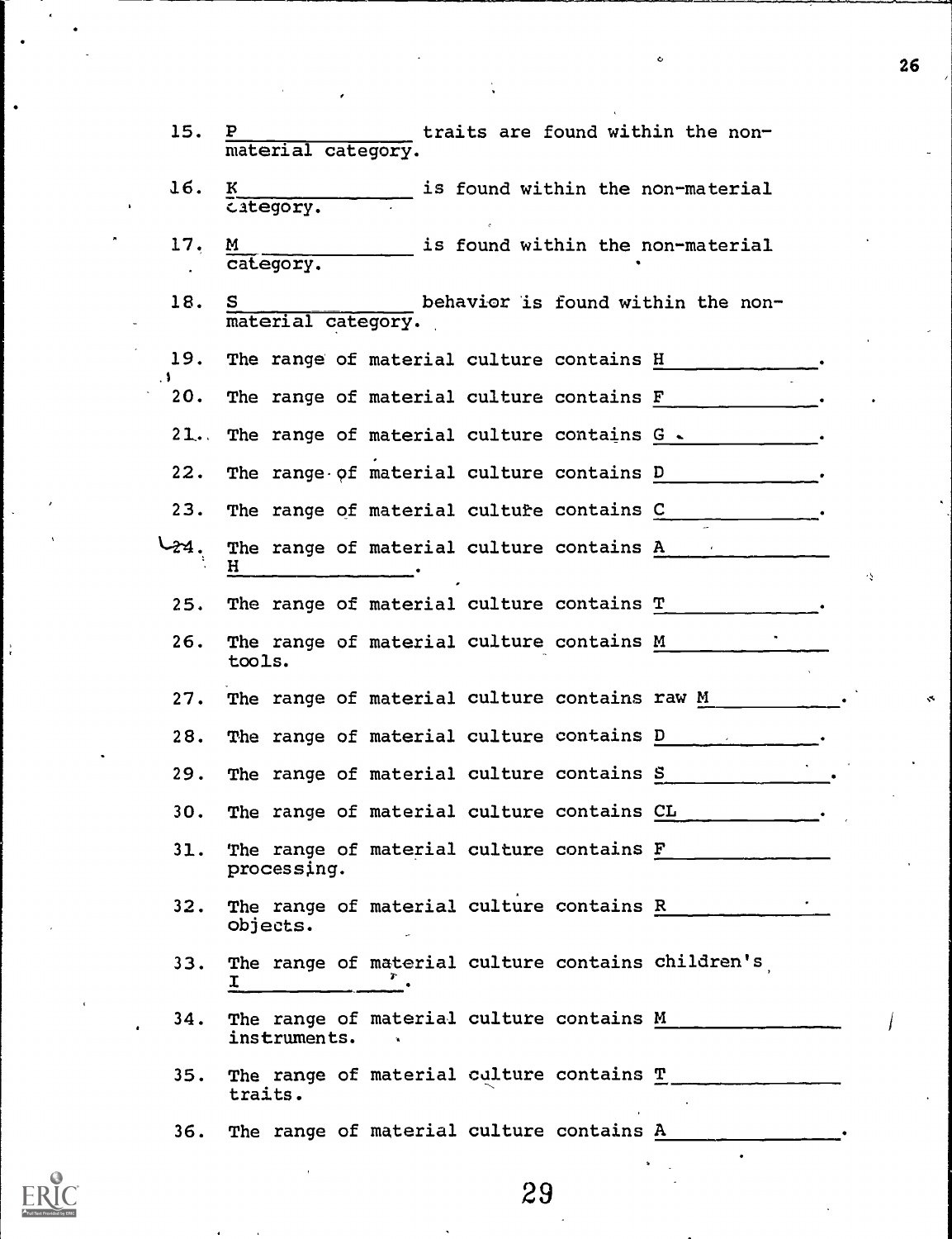- 37. The range of material culture contains P traits.
- $38.$  H  $\qquad \qquad \underline{G}$  as, a method of economic organization has existed longer than any known system.
- 39. It dates back to the basic  $F_{-}$  practices of the early hominids.
- 40. Knowledge about the M patterns of life forms were required.
- 41.  $\underline{P}$   $\phi$  gathering has placed more food in the mouths of humans than hunting.
- 42. The H.G. model does not utilize any C of food crops.
- 43. The links between the population size and level of information and the richness of a habitat determine the ultimate or relative size of a group.
- 44. Hunting and gathering groups emphasize N within their belief systems.
- 45. The D of food plants ushered in a new, era of cultural and social evolution.
- 46. Biologists use-the term <u>D and the secondary states</u> index to describe the range of flora and fauna within a given geographical setting.
- 47. A relatively S and the allows the creation and acquisition of material and non-material traits in horticultural societies.
- 48. There is no concensus as to the exact location of all of the original  $P_1$  domestication centers.
- 49. The **i I**ndians were an example of a group that was on the verge of switching to horticulture.
- 50. Carl Sauer identified seven major homeland regions of domesticated plants; these included: M Central America.
- 51. A  $\qquad$  Highland.
- 52. Southeast A
- 53. Southwest A



Ľ.

30